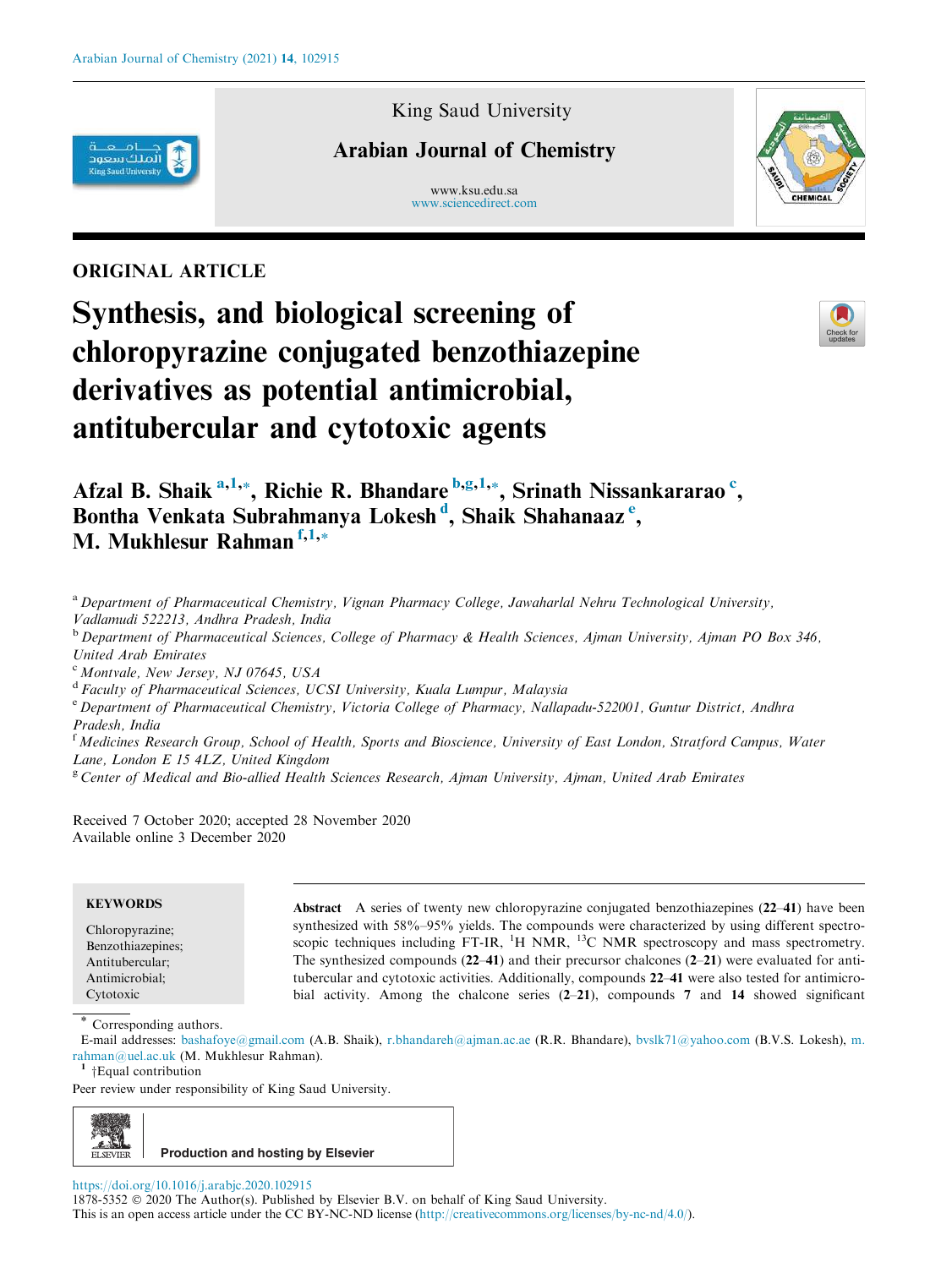antitubercular activities (MICs 25.51 and 23.89  $\mu$ M, respectively), whereas among benzothiazepines (22–41), compounds 27 and 34 displayed significant antimicrobial (MICs 38.02  $\mu$ M, 19.01  $\mu$ M) and antitubercular (MIC 18.10  $\mu$ M) activities. Compounds 7 and 41 displayed cytotoxic activities with IC<sub>50</sub> of 46.03  $\pm$  1 and 35.10  $\pm$  2  $\mu$ M respectively. All the compounds were evaluated for cytotoxic activity on normal human liver cell lines (L02) and found to be relatively less selective towards this cell line. The most active compounds identified through this study could be considered as potential leads for the development of drugs with possible antimicrobial, antitubercular, and cytotoxic activities.

 2020 The Author(s). Published by Elsevier B.V. on behalf of King Saud University. This is an open access article under the CC BY-NC-ND license (http://creativecommons.org/licenses/by-nc-nd/4.0/).

#### 1. Introduction

Heterocyclic compounds play a vital role in the design and development of drugs against different diseases. More than seventy percent of drugs used in therapy contain one or more heterocyclic rings. Out of the 24 small drug molecules approved in 2020 by Food and Drug Administration (FDA), USA, 22 drugs contain heterocyclic rings. Similarly, of the 10 top drugs prescribed in USA, six drugs contain heterocyclic rings. This scenario is due to the property of the heterocyclic rings to serve as useful templates to modulate physicochemical properties of the drug molecules including the hydrogen bond capacity, polarity, and lipophilicity. Presence of hetero atoms or heterocyclic nucleus within the molecules may further improve pharmacokinetic, pharmacodynamic, and toxicological profiles of the drug candidates and finally drug molecules (Gomtsyan, 2012). Some of the heterocyclic rings are considered as privileged because of their significant drug-like properties. Medicinal chemists usually club or conjugate two or more such privileged heterocycles to create biologically useful molecules as a part of drug discovery programs. In the recent past, the design and synthesis of heterocyclic hybrids have received greater attention due to their ease of synthesis and improved biological properties. The structures that evolve from such conjugation are usually rigid frameworks that can show the appended rings in a well-defined fashion that is necessary for molecular recognition of the biological target. Usually, the variable nature of these functionalities defines the selectivity on a privileged core for a particular target.

Pyrazine and 1,5-benzothiazepine rings are two privileged aromatic heterocycles of interest to organic and medicinal chemists because of their ease of synthesis and biological activities. Both these scaffolds are prominent in a variety of drugs used in the treatment of different complications. For example, pyrazine ring is found in drugs like pyrazinamide (PZA) and morinamide (antitubercular), favipiravir (anti-corona viral), glipizide (antidiabetic), amiloride and benzamil (diuretic), acipimox (antihyperlipidemic), and bortezomib (multiple myeloma). 1,5-benzothiazepine scaffold is present in calcium channel blockers for cardiovascular problems- Diltiazem and Clentiazem (Nagao et al., 1972, Chaffman and Brogden, 1985), atypical antipsychotic agents- Quetiapine and Clotiapine, and the antidepressant drug- Thiazesim (Kawakita et al., 1991, Geyer et al., 1970, Hopenwasser et al., 2004) (Fig. 1).

Pyrazine derivatives were reported to possess excellent antitubercular (Ambrozkiewicz et al., 2020, Bouz et al., 2020, \_ Zitko et al., 2018, Miniyar et al., 2017, Zitko et al., 2016,

Servusova-Vanaskova et al., 2015, Servusová et al., 2013, Zitko et al., 2013, Mangrolia and Osborne, 2020), anticancer (De Wang et al., 2020, Tantawy et al., 2020, Etaiw et al., 2020, Seo et al., 2020, Mamedova et al., 2019, Patil et al., 2019, Bhaskar et al., 2020), antimicrobial (Singh et al., 2020, Kucerova-Chlupacova et al., 2016, Kucerova-Chlupacova et al., 2015, Stepanic´ et al., 2019, Kucerova-Chlupacova et al., 2018), antioxidant (Cavalier et al., 2001, Zaki et al., 2018, Abu-Hashem and El-Shazly, 2018), analgesic and antiinflammatory (Shankar et al., 2017, Aneesa et al., 2015, Bills et al., 1939, Bariwal et al., 2008), and anti-pellagra activities (El-Bayouki, 2011). Many authors have reviewed the synthesis, characterization, and applications of benzothiazepines (Deshmukh et al., 2016, Saha et al., 2015, El-Bayouki, 2013, Sekhar, 2014, Shaik et al., 2020a,b, Wu et al., 2017). This ring derivatives have shown promising anticancer (Gudisela et al., 2017, Ameta et al., 2012, Arya and Dandia, 2008, Ansari et al., 2008, Sharma et al., 1997, Upadhyay et al., 2012, Wang et al., 2020), antitubercular (Kendre et al., 2019), antibacterial and antifungal (Yan et al., 2019, Tongxiu et al., 2018, Pant et al., 2018, Mor et al., 2017, Patel et al., 2016, Li et al., 2017, El-Bayouki, 2013), antiviral (Di Santo and Costi, 2005, Kishor et al., 2017, Lokesh et al., 2017) activities. Representative structures of important pyrazine and benzothiazepine derivatives with potential antimycobacterial, antimicrobial, and anticancer activities are displayed below (Fig. 2).

In continuation for our interest in the synthesis and screening of heteroaryl chalcones (Shaik et al., 2020a,b, Lokesh et al., 2019a,b) and conjugated heterocycles (Palleapati et al., 2019, Lokesh et al., 2019a,b, Yazdan et al., 2015) as well as the potential bioactivities of conjugated heterocyclic derivatives, we prepared and screened novel chloropyrazine conjugated 1,5-benzothiazepine derivatives. Both pyrazine and 1,5 benzothiazepine rings exhibited promising antimicrobial, antitubercular and cytotoxic activities as discussed above. Hence, the molecules synthesized for our study were expected to possess collective effect on the proposed activities. We have previously described the antibacterial & antifungal activities of chloropyrazine chalcones (2–21) (Vegesna et al., 2017). Herein, we reported the synthesis of twenty new chloropyrazine conjugated benzothiazepines (22–41) as well as the antitubercular and cytotoxic activities of precursor chalcones (2–21), antimicrobial, antitubercular, and cytotoxic activities of chloropyrazine conjugated 1,5-benzothiazepine derivatives (22–41). The general structures of the chloropyrazine chalcones and chloropyrazine conjugated 1,5-benzothiazepines are portrayed in Fig. 3.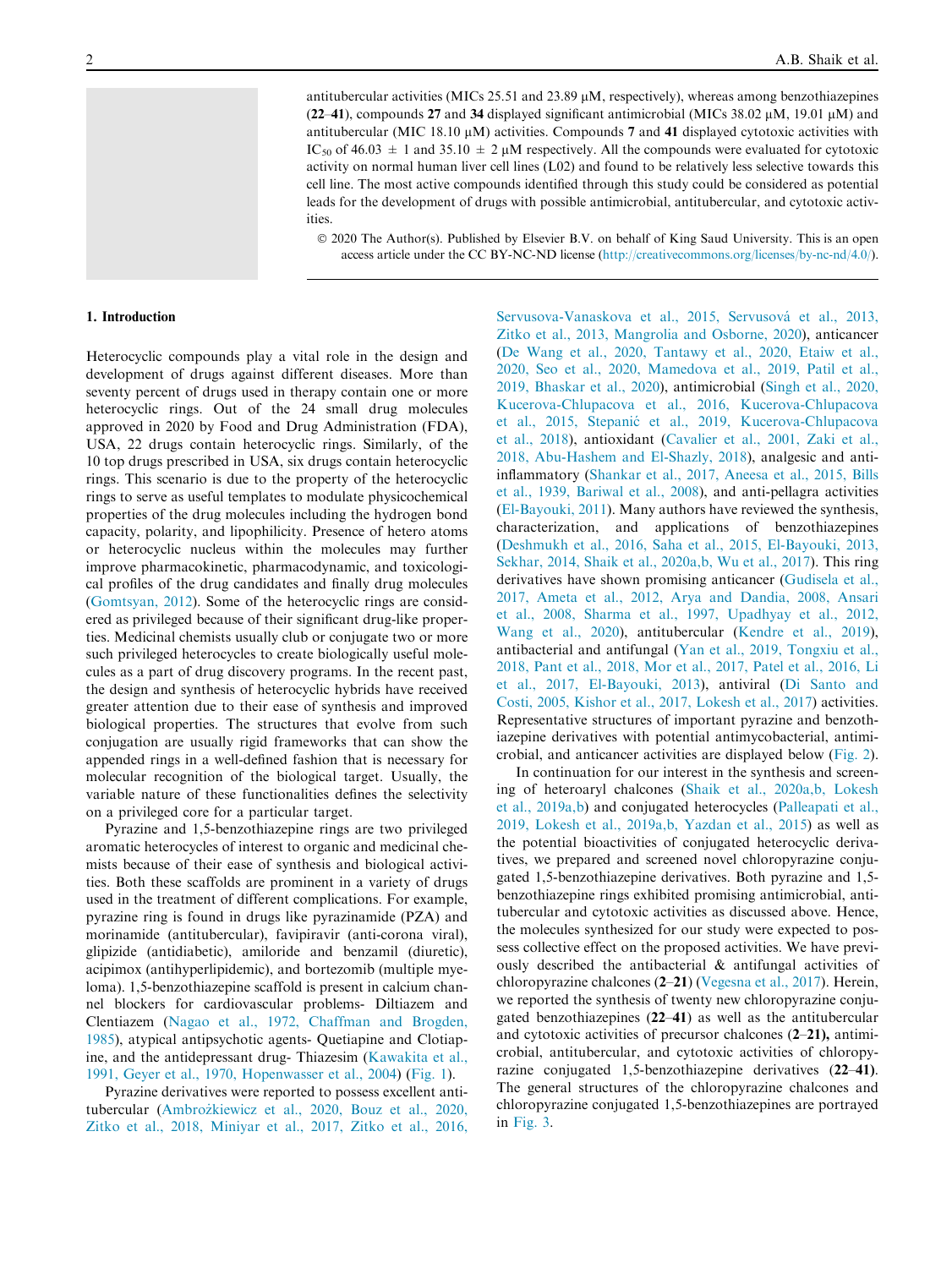

Fig. 1 Representative structures of clinically used pyrazine and benzothiazepine ring containing drugs.



Fig. 2 Structures of selected pyrazine and 1,5-benzothiazepine derivatives with potent antimicrobial, antitubercular and anticancer activities.

### 2. Materials and methods

#### 2.1. General

All solvents and reagents were obtained from S.D. Fine. Ltd. Mumbai, India and Sigma Aldrich Chemical Co (USA) and used without further purification. Pre-coated silica gel 60  $F_{254}$  plates were used for thin-layer chromatography (TLC) and the spots on the TLC plates were visualized by UV lamp (254 nm). The benzothiazepines (22–41) were purified by recrystallization using ethanol. Melting points were determined on Boetius melting point apparatus in open capillary tubes and were uncorrected. FT-IR spectra were recorded on Bruker Vertex 80v spectrometer using potassium bromide discs and the absorption band values are given in  $cm^{-1}$ . Proton and carbon magnetic resonance  $(^1H$  NMR and  $^{13}C$  NMR) were recorded on Bruker AMX 400 NMR spectrophotometer using Tetramethyl silane (TMS) as internal standard and the chemical shift values are given in parts per million (ppm) relative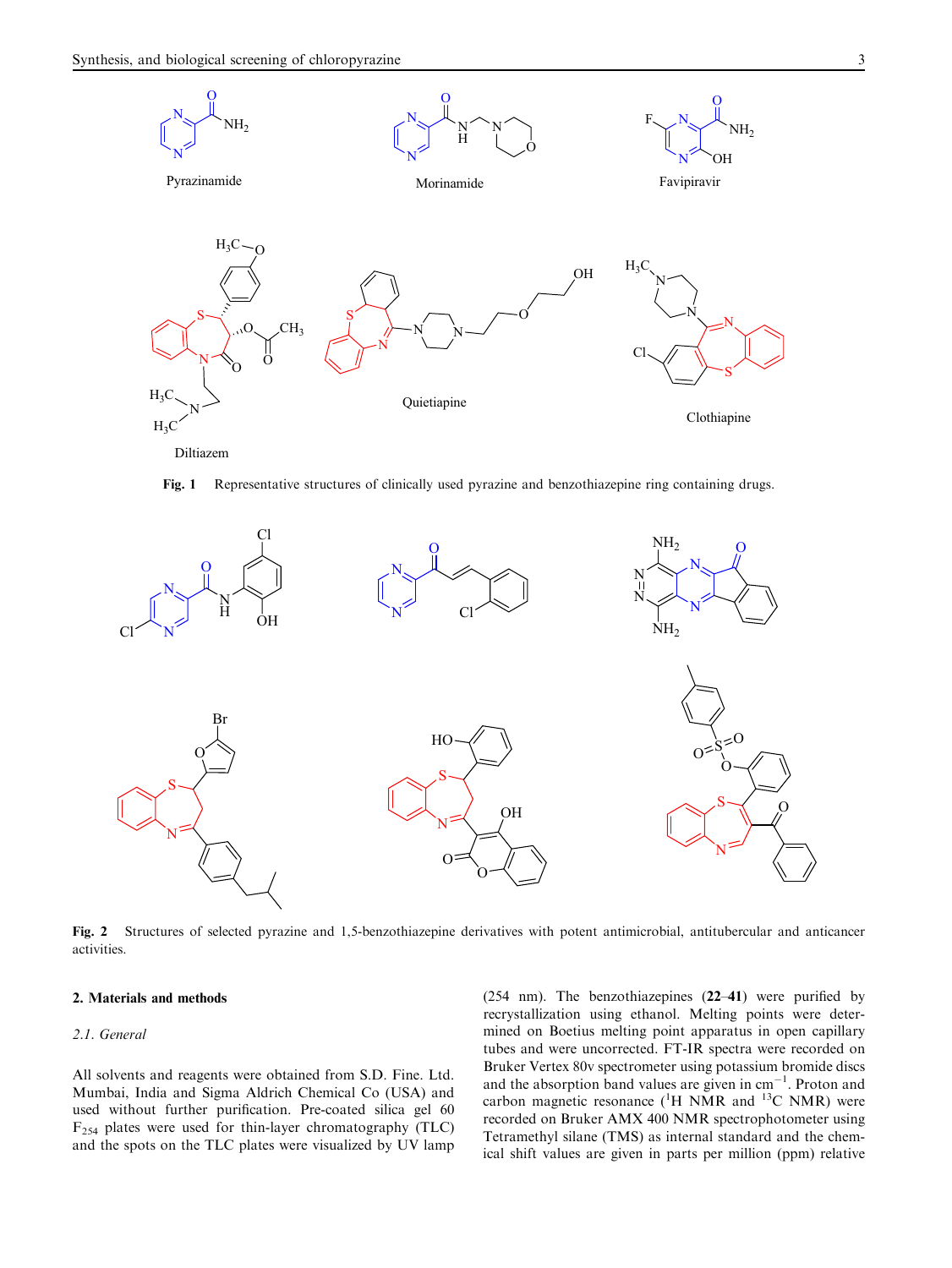

Fig. 3 General structures of 2-acetyl-5-chloropyrazine chalcones and chloropyrazine conjugated 1,5-benzothiazepine derivatives.

to TMS. Mass spectra (MS) were recorded on Agilent 6100 QQQ ESI mass spectrophotometer by electron spray ionization technique.

#### 2.2. Experimental

#### 2.2.1. General procedure for the synthesis of chalcones (2-21)

To a mixture of 2-acetyl-5-chloropyrazine (0.001 M) and the appropriate aryl or heteroaryl aldehyde (0.001 M) was stirred in ethanol (7.5 mL) and to it aqueous solution of NaOH (40%, 7.5 mL) was added. The mixture was kept for 24 h and it was acidified with 1:1 mixture of hydrochloric acid and water, then it was filtered under vacuum and the product was washed with water (Vegesna et al., 2017).

#### 2.2.2. General procedure for the synthesis of chloropyrazine conjugated 1,5-benzothiazepines (22–41)

To a mixture of 1 mmol of chalcones (2–21) and 1.5 mmol of 2- Aminothiophenol in dry methanol (50 mL), a catalytic amount of piperidine was added. The mixture was refluxed for 8 h. After cooling, the solid product separated was collected and washed with diethyl ether  $(2 \times 50 \text{ mL})$  and cold methanol  $(2 \times 50 \text{ mL})$ . The crude solid was recrystallized from ethanol (Shaik et al., 2020a,b).

2.2.2.1. 2,3-Dihydro-2-phenyl-4-(5-chloropyrazin-2-yl)-1,5-benzothiazepine (22). FT-IR (KBr): 1584 (C=N), 1510 (C=C), 1395 (C-N), 663 (C-S), 879 (C-Cl), 3032 (Ar C-H); <sup>1</sup>H NMR (400 MHz, CDCl<sub>3</sub>): 5.11 (dd,  $J_{2,3a}$  = 5.1 Hz,  $J_{2,3b}$  = 12 Hz, 1H, C2-H), 3.52 (dd,  $J_{3a,3b}$  = 14.4 Hz,  $J_{3a,2} = 9.9$  Hz, 1H, C3-H-3a), 3.21 (t,  $J_{3b,3a} = J_{3b,2} = 12.9$  Hz, 1H, C3-H-3b), 7.19–8.22 (11H, Ar-H); <sup>13</sup>H NMR (100 MHz, CDCl3): 50.15 (C-2), 40.24 (C-3), 164.66 (C-4), 122.54, 126.44, 127.51, 127.81, 128.80, 133.31, 141.72, 144.46, 146.73, 150.32 and 151.45 (Ar-C's); MS ( $m/z$ ): [M<sup>+</sup>], 351.15, [M + 2], 353.15.

2.2.2.2. 2,3-Dihydro-2-(4-chlorophenyl)-4-(5-chloropyrazin-2  $y$ l)-1,5-benzothiazepine (23). FT-IR (KBr): 1590 (C=N), 1505 (C=C), 1395 (C-N), 660 (C-S), 841 (C-Cl), 3021 (Ar C-H); <sup>1</sup>H NMR (400 MHz, CDCl<sub>3</sub>): 5.23 (dd,  $J_{2,3a}$  = 5.1 Hz,  $J_{2,3b}$  = 12 Hz, 1H, C2-H), 3.54 (dd,  $J_{3a,3b}$  = 14.4 Hz,  $J_{3a,2}$  = 9.9 Hz, 1H, C3-H-3a), 3.29 (t,  $J_{3b,3a} = J_{3b,2} = 12.9$  Hz, 1H, C3-H-3b), 7.15–8.01 (10H,  $Ar-H$ ).

2.2.2.3. 2,3-Dihydro-2-(4-fluorophenyl)-4-(5-chloropyrazin-2 yl)-1,5-benzothiazepine (24). FT-IR (KBr): 1593 (C=N),

1512 (C=C), 1397 (C-N), 665 (C-S), 922 (C-Cl), 921 (C-F), 3070 (Ar C-H); <sup>1</sup>H NMR (400 MHz, CDCl<sub>3</sub>): 5.31 (dd,  $J_{2,3a}$  = 5.1 Hz,  $J_{2,3b}$  = 12 Hz, 1H, C2-H), 3.81 (dd,  $J_{3a,3b}$  = 14.4 Hz,  $J_{3a,2}$  = 9.9 Hz, 1H, C3-H-3a), 3.37 (t,  $J_{3b,3a} = J_{3b,2} = 12.9$  Hz, 1H, C3-H-3b), 7.76-8.85 (10H,  $Ar-H$ ).

2.2.2.4. 2,3-Dihydro-2-(4-nitrophenyl)-4-(5-chloropyrazin-2 yl)-1,5-benzothiazepine  $(25)$ . FT-IR (KBr): 1591 (C=N), 1512 (C=C), 1369 (C-N), 681 (C-S), 854 (C-Cl), 3059 (Ar C-H), 1558 (N=O, asymmetric), 1341 (N=O, symmetric); <sup>1</sup>H NMR (400 MHz, CDCl<sub>3</sub>): 5.33 (dd,  $J_{2,3a}$  = 5.1 Hz,  $J_{2,3b}$  = 12 Hz, 1H, C2-H), 4.01 (dd,  $J_{3a,3b}$  = 14.4 Hz,  $J_{3a,2}$  = 9.9 Hz, 1H, C3-H-3a), 3.73 (t,  $J_{3b,3a} = J_{3b,2} = 12.9$  Hz, 1H, C3-H-3b), 7.70–8.56 (10H,  $Ar-H$ ).

2.2.2.5. 2,3-Dihydro-2-(2,4-fluorophenyl)-4-(5-chloropyrazin-2  $y$ l)-1,5-benzothiazepine (26). FT-IR (KBr): 1602 (C=N), 1518 (C=C), 1403 (C-N), 691 (C-S), 856 (C-Cl), 919 (C-F), 3060  $(Ar C-H);$  <sup>1</sup>H NMR (400 MHz, CDCl<sub>3</sub>): 5.45 (dd,  $J_{2,3a}$  = 5.1 Hz,  $J_{2,3b}$  = 12 Hz, 1H, C2-H), 3.76 (dd,  $J_{3a,3b}$  = 14.4 Hz,  $J_{3a,2}$  = 9.9 Hz, 1H, C3-H-3a), 3.51 (t,  $J_{3b,3a}$  =  $J_{3b,2}$  = 12.9 Hz, 1H, C3-H-3b), 7.66–8.61 (9H,  $Ar-H$ ).

2.2.2.6. 2,3-Dihydro-2-(2,4-dichlorophenyl)-4-(5-chloropyrazin-2-yl)-1,5-benzothiazepine (27). FT-IR (KBr): 1592  $(C=N)$ , 1526  $(C=C)$ , 1382  $(C-N)$ , 688  $(C-S)$ , 945  $(C-C)$ , 3020 (Ar C-H); <sup>1</sup>H NMR (400 MHz, CDCl<sub>3</sub>): 5.43 (dd,  $J_{2,3a}$  = 5.1 Hz,  $J_{2,3b}$  = 12 Hz, 1H, C2-H), 3.99 (dd,  $J_{3a,3b}$  = 14.4 Hz,  $J_{3a,2}$  = 9.9 Hz, 1H, C3-H-3a), 3.62 (t,  $J_{3b,3a}$  =  $J_{3b,2}$  = 12.9 Hz, 1H, C3-H-3b), 7.90–8.96 (9H,  $Ar-H$ ).

2.2.2.7. 2,3-Dihydro-2-(4-hydroxyphenyl)-4-(5-chloropyrazin- $2-yl$ )-1,5-benzothiazepine (28). FT-IR (KBr): 1596 (C=N), 1518 (C=C), 1388 (C-N), 667 (C-S), 915 (C-Cl), 3452  $(Ar$ <sup>-</sup>OH), 3024  $(Ar$  C<sup>-</sup>H); <sup>1</sup>H NMR (400 MHz, CDCl<sub>3</sub>): 4.72 (s, 1H, Ar-OH), 5.23 (dd,  $J_{2,3a}$  = 5.1 Hz,  $J_{2,3b}$  = 12 Hz, 1H, C2-H), 3.51 (dd,  $J_{3a,3b}$  = 14.4 Hz,  $J_{3a,2} = 9.9$  Hz, 1H, C3-H-3a), 3.28 (t,  $J_{3b,3a} = J_{3b,2} = 12.9$  Hz, 1H, C3-H-3b), 7.20-8.19 (10H, Ar-H).

2.2.2.8. 2,3-Dihydro-2-(4-methylphenyl)-4-(5-chloropyrazin-2 yl)-1,5-benzothiazepine (29). FT-IR (KBr): 1588 (C=N), 1516 (C=C), 1390 (C-N), 678 (C-S), 888 (C-Cl), 2935 (Alkyl C-H), 3022 (Ar C-H); <sup>1</sup>H NMR (400 MHz, CDCl<sub>3</sub>): 2.38 (s, 3H, Ar–CH3), 4.95 (dd,  $J_{2,3a} = 5.1$  Hz,  $J_{2,3b} = 12$  Hz, 1H, C2-H), 3.32 (dd,  $J_{3a,3b} = 14.4$  Hz,  $J_{3a,2} = 9.9$  Hz, 1H, C3-H-3a), 3.11 (t, J3b,3a = J3b,2 = 12.9 Hz, 1H, C3-H-3b), 7.10– 8.09 (10H, Ar-H).

2.2.2.9. 2,3-Dihydro-2-(4-methoxyphenyl)-4-(5-chloropyrazin- $2-yl$ -l,5-benzothiazepine (30). FT-IR (KBr): 1586 (C=N), 1519 (C=C), 1395 (C-N), 666 (C-S), 912 (C-Cl), 1219  $(-O - CH3)$ , 3045 (Ar C-H); <sup>1</sup>H NMR (400 MHz, CDCl<sub>3</sub>): 3.88 (s, 3H, Ar-OCH3), 5.10 (dd,  $J_{2,3a}$  = 5.1 Hz,  $J_{2,3b}$  = 12 Hz, 1H, C2-H), 3.53 (dd,  $J_{3a,3b}$  = 14.4 Hz,  $J_{3a,2} = 9.9$  Hz, 1H, C3-H-3a), 3.26 (t,  $J_{3b,3a} = J_{3b,2} = 12.9$  Hz, 1H, C3-H-3b),  $6.52-7.83$  (10H, Ar-H).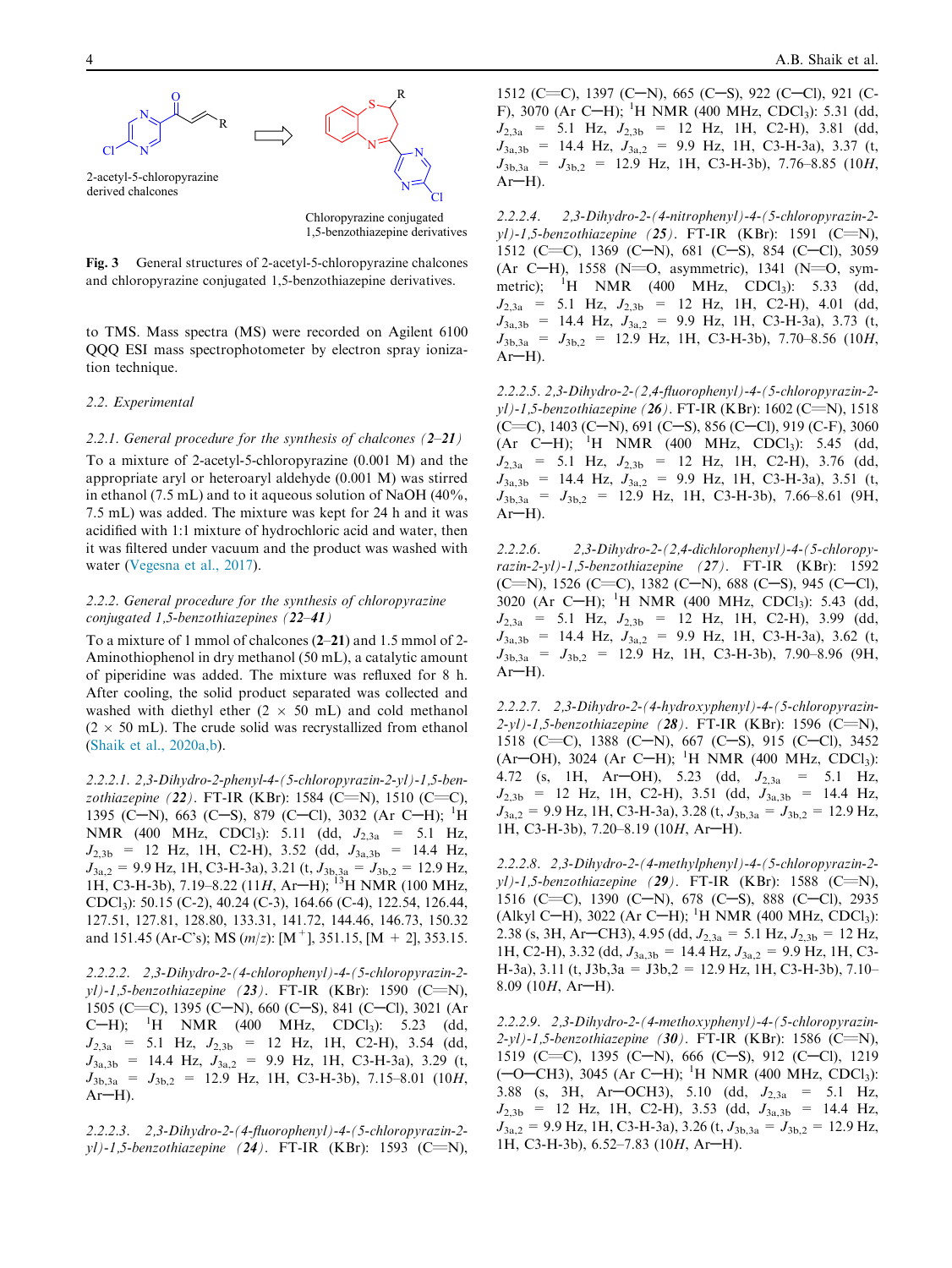2.2.2.10. 2,3-Dihydro-2-(3-methoxy-4-hydroxyphenyl)-4-(5 chloropyrazin-2-yl)-1,5-benzothiazepine (31). FT-IR (KBr): 1600 (C=N), 1515 (C=C), 1398 (C-N), 665 (C-S), 896  $(C–Cl)$ , 1222  $(-O–CH3)$ , 3420  $(Ar–OH)$ , 3045  $(Ar C–H)$ ; <sup>1</sup>H NMR (400 MHz, CDCl<sub>3</sub>): 3.80 (s, 3H, Ar-OCH3), 4.91 (s, 1H, Ar-OH), 4.99 (dd,  $J_{2,3a} = 5.1$  Hz,  $J_{2,3b} = 12$  Hz, 1H, C2-H), 3.32 (dd,  $J_{3a,3b} = 14.4$  Hz,  $J_{3a,2} = 9.9$  Hz, 1H, C3-H-3a), 3.06 (t,  $J_{3b,3a} = J_{3b,2} = 12.9$  Hz, 1H, C3-H-3b),  $6.69 - 8.10$  (9H, Ar-H).

2.2.2.11. 2,3-Dihydro-2-(4-dimethylaminophenyl)-4-(5 chloropyrazin-2-yl)-1,5-benzothiazepine (32). FT-IR (KBr): 1651 (C=N), 1519 (C=C), 1391 (C-N), 671 (C-S), 910 (C-Cl), 1205 ( $-N(CH_3)_2$ ), 3048 (Ar C-H); <sup>1</sup>H NMR (400 MHz, CDCl3): 3.18 (s, 6H,-N(CH3)2, 5.28 (dd,  $J_{2,3a}$  = 5.1 Hz,  $J_{2,3b}$  = 12 Hz, 1H, C2-H), 3.60 (dd,  $J_{3a,3b}$  = 14.4 Hz,  $J_{3a,2}$  = 9.9 Hz, 1H, C3-H-3a), 3.41 (t,  $J_{3b,3a} = J_{3b,2} = 12.9$  Hz, 1H, C3-H-3b), 6.65–8.07 (10H,  $Ar-H$ ).

2.2.2.12. 2,3-Dihydro-2-(3,4-dimethoxyphenyl)-4-(5-chloropyrazin-2-yl)-1,5-benzothiazepine (33). FT-IR (KBr): 1615  $(C=N)$ , 1512  $(C=C)$ , 1329  $(C-N)$ , 682  $(C-S)$ , 1229 (-O-CH<sub>3</sub>), 3095 (Ar C-H).; <sup>1</sup>H NMR (400 MHz, CDCl<sub>3</sub>): 3.83 (s, 3H, Ar $-OCH_3$ ), 3.88 (s, 3H, Ar $-OCH_3$ ), 5.01 (dd,  $J_{2,3a}$  = 5.1 Hz,  $J_{2,3b}$  = 12 Hz, 1H, C2-H), 3.31 (dd,  $J_{3a,3b}$  = 14.4 Hz,  $J_{3a,2}$  = 9.9 Hz, 1H, C3-H-3a), 3.11 (t,  $J_{3b,3a}$  =  $J_{3b,2}$  = 12.9 Hz, 1H, C3-H-3b), 6.85-8.06 (9H,  $Ar-H$ ).

2.2.2.13. 2,3-Dihydro-2-(3,4,5-trimethoxyphenyl)-4-(5 chloropyrazin-2-yl)-1,5-benzothiazepine (34). FT-IR (KBr): 1599 (C=N), 1508 (C=C), 1371 (C-N), 1226 (-O-CH3), 694 (C-S), 901 (C-Cl), 3014 (Ar C-H); <sup>1</sup>H NMR  $(400 \text{ MHz}, \text{CDCl}_3)$ : 3.70 (s, 6H, 2× Ar–OCH3), 3.95 (s, 3H, Ar-OCH<sub>3</sub>), 5.05 (dd,  $J_{2,3a} = 5.1$  Hz,  $J_{2,3b} = 12$  Hz, 1H, C2-H), 3.29 (dd,  $J_{3a,3b} = 14.4$  Hz,  $J_{3a,2} = 9.9$  Hz, 1H, C3-H-3a), 3.10 (t,  $J_{3b,3a} = J_{3b,2} = 12.9$  Hz, 1H, C3-H-3b), 6.78–8.12 (10*H*, Ar–H).

2.2.2.14. 2,3-Dihydro-2-(pyridin-2-yl)-4-(5-chloropyrazin-2  $y$ l)-1,5-benzothiazepine (35). FT-IR (KBr): 1595 (C=N), 1517 (C=C), 1396 (C-N), 672 (C-S), 886 (C-Cl), 1136 (-O-CH3), 3025 (Ar C-H); <sup>1</sup>H NMR (400 MHz, CDCl<sub>3</sub>): 5.03 (dd,  $J_{2,3a}$  = 5.1 Hz,  $J_{2,3b}$  = 12 Hz, 1H, C2-H), 3.29 (dd,  $J_{3a,3b} = 14.4$  Hz,  $J_{3a,2} = 9.9$  Hz, 1H, C3-H-3a), 3.12 (t,  $J_{3b,3a} = J_{3b,2} = 12.9$  Hz, 1H, C3-H-3b), 6.85-8.14 (10H,  $Ar-H$ ).

2.2.2.15. 2,3-Dihydro-2-(pyridin-3-yl)-4-(5-chloropyrazin-2  $y$ l)-1,5-benzothiazepine (36). FT-IR (KBr): 1602 (C=N), 1504 (C=C), 1387 (C-N), 676 (C-S), 865 (C-Cl), 3031 (Ar C-H); <sup>1</sup>H NMR (400 MHz, CDCl<sub>3</sub>): 5.51 (dd,  $J_{2,3a}$  = 5.1 Hz,  $J_{2,3b}$  = 12 Hz, 1H, C2-H), 3.77 (dd,  $J_{3a,3b}$  = 14.4 Hz,  $J_{3a,2}$  = 9.9 Hz, 1H, C3-H-3a), 3.56 (t,  $J_{3b,3a}$  =  $J_{3b,2}$  = 12.9 Hz, 1H, C3-H-3b), 7.45–8.49 (10H,  $Ar-H$ ).

2.2.2.16. 2,3-Dihydro-2-(pyridin-4-yl)-4-(5-chloropyrazin-2 yl)-1,5-benzothiazepine (37). FT-IR (KBr): 1610 (C=N), 1517 (C=C), 1391 (C-N), 692 (C-S), 859 (C-Cl), 3171 (Ar C-H); <sup>1</sup>H NMR (400 MHz, CDCl<sub>3</sub>): 5.11 (dd,  $J_{2,3a}$  = 5.1 Hz,  $J_{2,3b}$  = 12 Hz, 1H, C2-H), 3.49 (dd,  $J_{3a,3b}$  = 14.4 Hz,  $J_{3a,2}$  = 9.9 Hz, 1H, C3-H-3a), 3.16 (t,  $J_{3b,3a} = J_{3b,2} = 12.9$  Hz, 1H, C3-H-3b), 7.18–8.28 (10H,  $Ar-H$ ).

2.2.2.17. 2,3-Dihydro-2-(4-thienyl)-4-(5-chloropyrazin-2-yl)- 1,5-benzothiazepine (38). FT-IR (KBr): 1595 (C=N), 1525  $(C=C)$ , 1395  $(C-N)$ , 671  $(C-S)$ , 891  $(C-CI)$ , 3012  $(Ar)$ C-H); <sup>1</sup>H NMR (400 MHz, CDCl<sub>3</sub>): 5.29 (dd,  $J_{2,3a}$  = 5.1 Hz,  $J_{2,3b}$  = 12 Hz, 1H, C2-H), 3.72 (dd,  $J_{3a,3b}$  = 14.4 Hz,  $J_{3a,2}$  = 9.9 Hz, 1H, C3-H-3a), 3.49 (t,  $J_{3b,3a}$  =  $J_{3b,2}$  = 12.9 Hz, 1H, C3-H-3b), 7.10-8.12 (9H,  $Ar-H$ ).

2.2.2.18. 2,3-Dihydro-2-(2-furfuryl)-4-(5-chloropyrazin-2-yl)- 1,5-benzothiazepine (39). FT-IR (KBr): 1583 (C=N), 1511  $(C=C)$ , 1385  $(C-N)$ , 699  $(C-S)$ , 875  $(C-CI)$ , 3129  $(Ar)$ C-H); <sup>1</sup>H NMR (400 MHz, CDCl<sub>3</sub>): 5.58 (dd,  $J_{2,3a}$  = 5.1 Hz,  $J_{2,3b}$  = 12 Hz, 1H, C2-H), 3.55 (dd,  $J_{3a,3b}$  = 14.4 Hz,  $J_{3a,2}$  = 9.9 Hz, 1H, C3-H-3a), 3.34 (t,  $J_{3b,3a}$  =  $J_{3b,2}$  = 12.9 Hz, 1H, C3-H-3b), 6.95–8.11 (9H,  $Ar-H$ ).

2.2.2.19. 2,3-Dihydro-2-(2-pyrrolyl)-4-(5-chloropyrazin-2-yl)- 1,5-benzothiazepine (40). FT-IR (KBr): 1592 (C=N), 1527  $(C=C)$ , 1399  $(C-N)$ , 682  $(C-S)$ , 917  $(C-CI)$ , 3321  $(N-H)$ , 3011 (Ar C-H); <sup>1</sup>H NMR (400 MHz, CDCl<sub>3</sub>): 10.09 (s, 1H, -NH), 5.25 (dd,  $J_{2,3a} = 5.1$  Hz,  $J_{2,3b} = 12$  Hz, 1H, C2-H), 3.56 (dd,  $J_{3a,3b} = 14.4$  Hz,  $J_{3a,2} = 9.9$  Hz, 1H, C3-H-3a), 3.42 (t,  $J_{3b,3a} = J_{3b,2} = 12.9$  Hz, 1H, C3-H-3b), 6.87–8.15  $(9H, Ar-H)$ .

2.2.2.20. 2,3-Dihydro-2-(pyrazol-5-yl)-4-(5-chloropyrazin-2  $y$ l)-1,5-benzothiazepine (41). FT-IR (KBr): 1588 (C=N), 1522 (C=C), 1387 (C-N), 669 (C-S), 911 (C-Cl), 3326  $(N-H)$ , 3051 (Ar C-H); <sup>1</sup>H NMR (400 MHz, CDCl<sub>3</sub>): 10.25 (s, 1H, N-H), 5.51 (dd,  $J_{2,3a}$  = 5.1 Hz,  $J_{2,3b}$  = 12 Hz, 1H, C2-H), 3.54 (dd,  $J_{3a,3b}$  = 14.4 Hz,  $J_{3a,2} = 9.9$  Hz, 1H, C3-H-3a), 3.21 (t,  $J_{3b,3a} = J_{3b,2} = 12.9$  Hz,  $1H, C3-H-3b, 7.28-8.31$  (8H, Ar-H).

#### 2.3. Antimicrobial activity

The antimicrobial (antibacterial and antifungal) activities of the novel chloropyrazine clubbed benzothiazepines (22–41) was evaluated against selected bacterial and fungal strains using standard experimental procedures as described in the literature (Vegesna et al., 2017). The standard strains were procured from the American Type Culture Collection (ATCC) and Gene Bank, Institute of Microbial Technology, Chandigarh, India. The bacterial strains selected for the study were Bacillus subtilis (ATCC-60511), Staphylococcus aureus (ATCC-11632), Escherichia coli (ATCC-10536), Pseudomonas aeruginosa (ATCC-10145) whereas the fungal strains include Aspergillus niger (ATCC-6275) and Candida tropicalis (ATCC-1369) respectively. Ciprofloxacin was used as positive control for antibacterial studies and fluconazole for antifungal activity. Antibacterial activity was performed using nutrient agar medium whereas Potato Dextrose-Agar medium was used for antifungal testing. 2.048 mg of each test compound was taken in vials separately. Then 2 mL of methanol was added.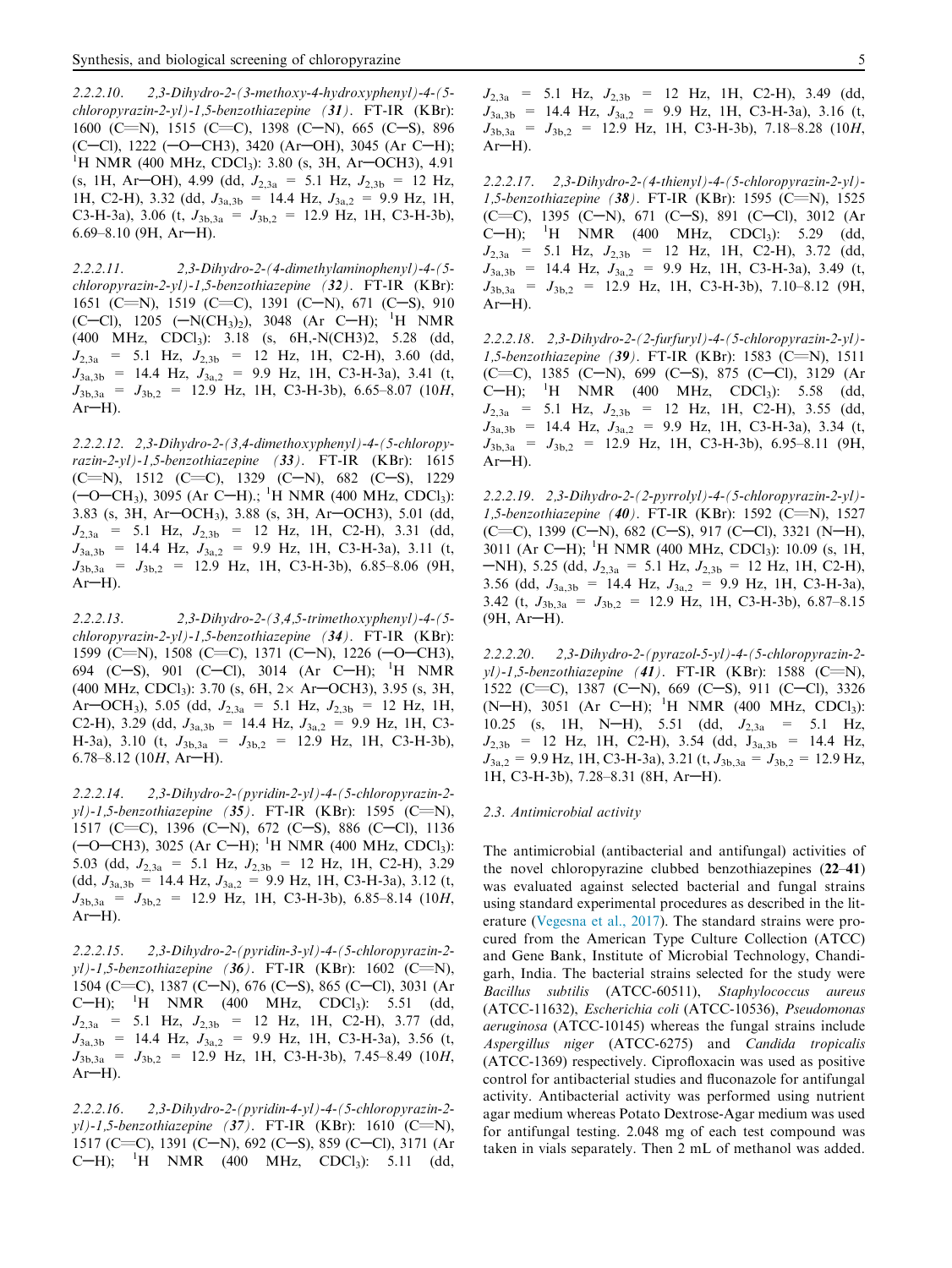Thus, a solution with a concentration of 1.024 mg/mL was obtained. All the experiments were carried out in triplicate and the results are presented as the mean of three independent experiments. The microbial strains were grown at  $37 \text{ °C}$  in their respective nutrient medium and diluted in sterile nutrient broth medium to get a suspension containing  $10^7$  cells/mL and this suspension was used as the inoculum. All the test tubes were incubated for 18 h at 37  $\degree$ C. A similar experiment with inoculum, medium and methanol without compound was furthermore performed to confirm that there is no inhibitory effect of methanol used for the dilutions. The test tube number in which the first sign of the growth of the organism observed was noted using a spectrophotometer. The MIC was determined for all the compounds by taking that concentration used in the test tube number just before the test tube number where the first sign of growth observed (Kasetti et al., 2020).

#### 2.4. Antitubercular activity

Chalcone precursors (1–21) and conjugated 1,5 benzothiazepine derivatives (22–41) were evaluated for antitubercular activity using the same procedure which we described in our previous paper (Kishor et al., 2017, Lokesh et al., 2019a, b, Palleapati et al., 2019) on Mycobacterium tuberculosis  $H_{37}Rv$  strain (procured from National Institute of Tuberculosis, Chennai, India) using pyrazinamide (Sigma-Aldrich, USA) as reference drug. Broth dilution assay was employed to determine the minimum inhibitory concentration (MIC) of each compound. All the test compounds were dissolved separately in dimethyl sulfoxide (DMSO, (Merck Life Sciences Private Limited, Mumbai, India) and then diluted twice at the required concentration. A frozen culture in Middle brook 7H9 broth added with 10% albumin-dextrose-catalase and 0.2% glycerol (Himedia, Mumbai, India) was melted and diluted in broth to  $10<sup>5</sup>$  cfu mL<sup>-1</sup> (colony forming unit/mL) dilutions. The final concentration of DMSO in the assay medium was 1.3%. Then, each U-tube was inoculated with 0.05 mL of standardized culture and incubated at  $37^{\circ}$ C for 21 days. The growth in the Utubes was compared with visibility in opposition to a negative control (without drug and inoculum), positive control (without drug), and with standard pyrazinamide. The MIC values obtained in  $\mu$ g/mL were converted into  $\mu$ M for the standard drug pyrazinamide and the target compounds (2–41) in order allow comparison in molecular level.



Scheme 1 Synthesis of target compounds (2–21) and (22–41): (a) Ethanol, NaOH, room temperature (b) 2-Aminothiophenol, Piperidine/Ethanol, reflux.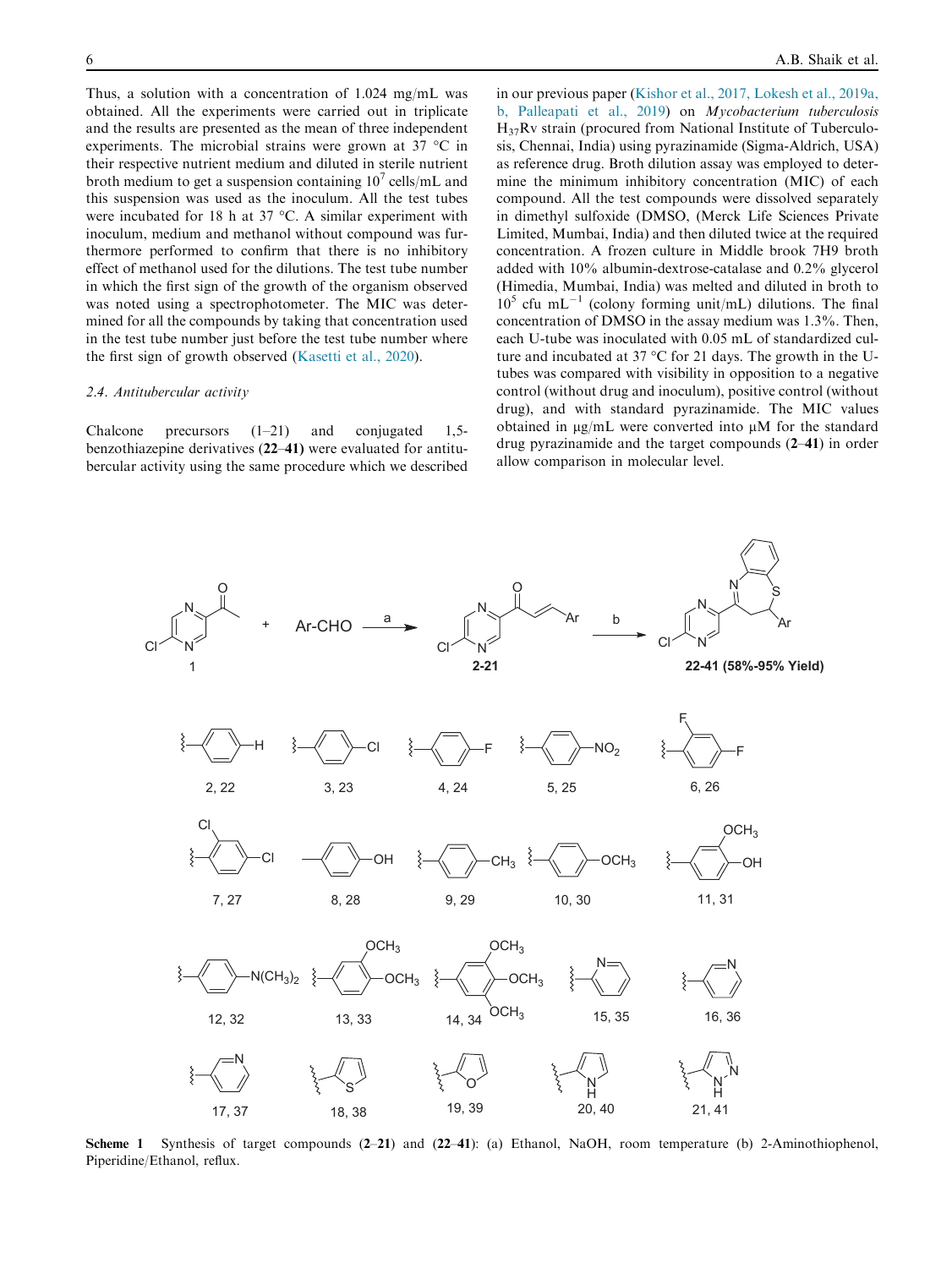#### 2.5. Cytotoxic activities

DU-145 (prostate cancer) and normal liver (L02) cell lines were obtained from National Centre for Cell Science (NCCS), Pune, India. DMEM (Dulbeccos Modified Eagels Medium), MTT [3-(4,5-dimethylthiazol-2-yl)-2,5-diphenyltetrazolium bromide], Trypsin, EDTA were purchased from Sigma chemicals (St.Louis,MO). Fetal bovine serum (FBS) was purchased from Arrow Labs, 96 well flat bottom tissue culture plates were purchased from Tarson. The in vitro cytotoxic activity was performed for both chalcones (2–21) and benzothiazepines (22– 41) on prostate cancer cell lines (DU-145) by Mosmann's MTT assay (Mosman, 1983) and their  $IC_{50}$  values were determined. The cytotoxic activity of the target compounds was compared with the standard drug methotrexate (Mtx). In principle, the assay is based on the reduction of MTT (3-(4,5-dime thylthiazol-2-yl)-2,5-diphenyl tetrazolium bromide) to formazan (blue-purple colored) product, due to the action of mitochondrial reductase enzyme inside the living cells. DU-145 cells were cultured in Dulbecco's Modified Eagle Medium (DMEM) at 37 °C and humidified at 5%  $CO<sub>2</sub>$ . The test compounds (2–41) were dissolved in 0.1% DMSO to make their stock solutions. From these stock solutions, different dilutions of the compounds were made with sterile water to attain the required final concentrations. Briefly, the cells were placed on 96-well plates at 100  $\mu$ L total volume with a density of  $1 \times 10^4$  cells per well and were allowed to adhere for 24 h. Later, the medium was replaced with fresh media containing different dilutions of the test compounds and allowed to incubate for another 48 h at 37  $\degree$ C in DMEM with 10% fetal bovine serum (FBS) medium. Afterwards, the medium was replaced with  $90 \mu L$  of fresh DMEM without FBS. The wells were treated with 10  $\mu$ L of MTT reagent (5 mg/mL of stock solution in DMEM without FBS) and incubated at 37  $\degree$ C for 3-–4 h. The formed blue crystals of formazan were dissolved in 200 µL of DMSO, and the optical density was determined at 570 nm using micro plate reader. Assay was carried out in triplicate for three independent experiments. The results had good reproducibility between replicate wells with standard errors below 10%. The cytotoxic activity results measured as  $IC_{50}$  values in  $\mu$ g/mL were converted into  $\mu$ M. All the compounds were also evaluated for their cytotoxicity on normal human liver cell lines (L02) to determine their toxicity by using the identical protocol as described above.

#### 3. Results and discussion

#### 3.1. Chemistry

Choloropyrazine based chalcones (2–21) and conjugated 1,5 benzothiazepines (22–41) described here were synthesized following the synthetic routes outlined in Scheme 1. To prepare chalcones 2–21, 2-acetyl-5-chloropyrazine was treated with substituted aromatic and heteroaromatic aldehydes in ethanol under basic conditions to obtain yields between 55% and 97% (Vegesna et al., 2017). Intermediates 2–21 were refluxed with 2 aminothiophenol to obtain target benzothiazepines 22–41 with yields between 58% and 95% (Table 1). The compound 22 was analyzed for molecular formula  $C_{19}H_{14}CIN_3S$ , m.p. 166–

| Entry | Ar                        | % Yield | m.p. $^{\circ}C$ |
|-------|---------------------------|---------|------------------|
| 22    | phenyl                    | 90      | $166 - 168$      |
| 23    | 4-chlorophenyl            | 95      | $155 - 157$      |
| 24    | 4-fluorophenyl            | 92      | $171 - 173$      |
| 25    | 4-nitrophenyl             | 83      | 185-187          |
| 26    | 2,4-difluorophenyl        | 79      | $121 - 123$      |
| 27    | 2,4-dichlorophenyl        | 88      | $133 - 135$      |
| 28    | 4-hydroxyphenyl           | 63      | 196-198          |
| 29    | 4-methylphenyl            | 79      | $148 - 150$      |
| 30    | 4-methoxyphenyl           | 66      | $205 - 207$      |
| 31    | 3-methoxy-4-hydroxyphenyl | 73      | $252 - 254$      |
| 32    | 4-dimethylaminophenyl     | 91      | $175 - 177$      |
| 33    | 3,4-dimethoxyphenyl       | 81      | $166 - 168$      |
| 34    | 3,4,5-trimethoxyphenyl    | 75      | $210 - 212$      |
| 35    | 2-pyridinyl               | 65      | $211 - 213$      |
| 36    | 3-pyridinyl               | 58      | $118 - 120$      |
| 37    | 4-pyridinyl               | 66      | $131 - 133$      |
| 38    | 2-thienyl                 | 69      | $150 - 152$      |
| 39    | 2-furfuryl                | 80      | $142 - 144$      |
| 40    | 2-pyrrolyl                | 75      | $175 - 177$      |
| 41    | 5-pyrazolyl               | 82      | $232 - 236$      |

168 °C, well supported by a M<sup>+</sup> peak at  $m/z$  351.85 and also a satellite peak at  $m/z$  353.85 with 3:1 intensity in its electron spray ionization mass spectrum. The FT-IR spectrum  $(cm<sup>-1</sup>)$ of the compound 22 showed the characteristic bands at 1584  $(C=N)$ , 1510  $(C=C)$ , 1395  $(C-N)$ , 663  $(C-S)$ , 844  $(C-C)$ , and 3032 (Ar C-H). The  ${}^{1}$ H NMR spectrum of compound 22 showed three characteristic peaks of C2-H and C3-CH<sub>2</sub> protons of 1,5-benzothiazepine ring at 5.11 (dd,  $J_{2,3a}$  = 5.1 Hz,  $J_{2,3b}$  = 12 Hz, 1H, C2-H), 3.52 (dd,  $J_{3a,3b} = 14.4 \text{ Hz}, J_{3a,2} = 9.9 \text{ Hz}, 1H, C3-H-3a$ , and 3.21 (t,  $J_{3b,3a} = J_{3b,2} = 12.9$  Hz, 1H, C3-H-3b). The spectrum also accounted for the other twelve aromatic protons in between  $\delta$  7.19–8.22. The <sup>13</sup>C NMR spectrum of compound 22 accounted for all the carbons whose resonance appeared at the following  $\delta$  values: 50.15 (C-2), 40.24 (C-3), 164.66 (C-4), 122.54, 126.44, 127.51, 127.81, 128.80, 133.31, 141.72, 144.46, 146.73, 150.32 and 151.45 (Ar-C's). The values are consistent with the proposed structure for the compound. Based on the above spectral data and elemental analysis, the structure of compound 22 was confirmed as 2,3-dihydro-2-phenyl-4-(5-chl oropyrazin-2-yl)-1,5-benzothiazepine (Fig. 4). Similarly, other 19 compounds exhibited their characteristic spectral features in their FT-IR and  ${}^{1}H$  NMR spectra. The general structures and physicochemical properties of compounds 22–41 are shown in Table 1.

Table 1 Chemical structures and physicochemical properties of compounds 22–41.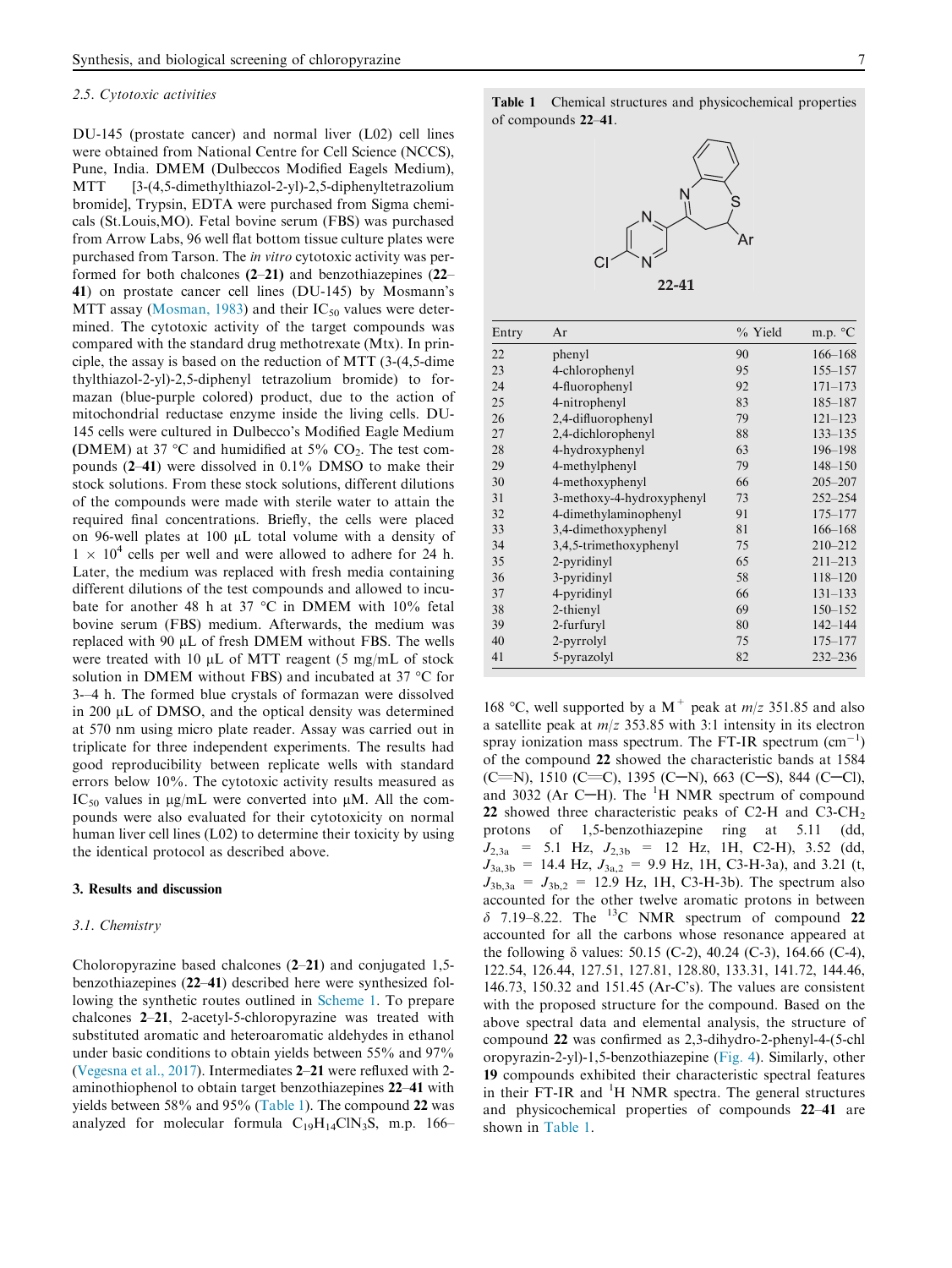#### 3.2. Antimicrobial activity

All the compounds synthesized through this study were evaluated for their antimicrobial, antitubercular, and cytotoxic activities employing standard protocols. The compounds were classified into three different categories based on their structural features. Physicochemical properties modulated were based on the ''R" group. Electron withdrawing or donating groups on phenyl ring (Tables 2–5) were either substituted at para position (3–5, 8–10 & 12; 23–25, 28– 30, and 32), ortho and para positions (6, 7, 26 & 27), or meta & para positions (11, 13, 14, 31, 33 and 34). Bioisosteric substitution of phenyl ring with pyridyl, thienyl, furfuryl, pyrrolyl, and pyrazolyl systems resulted in compounds 15–21 and 35–41 as chalcone and benzothiazepine derivatives.

#### 3.2.1. Antibacterial activity

Compounds 22–41 were evaluated for their antibacterial activity (Table 2) against Bacillus subtilis, Staphylococcus aureus,

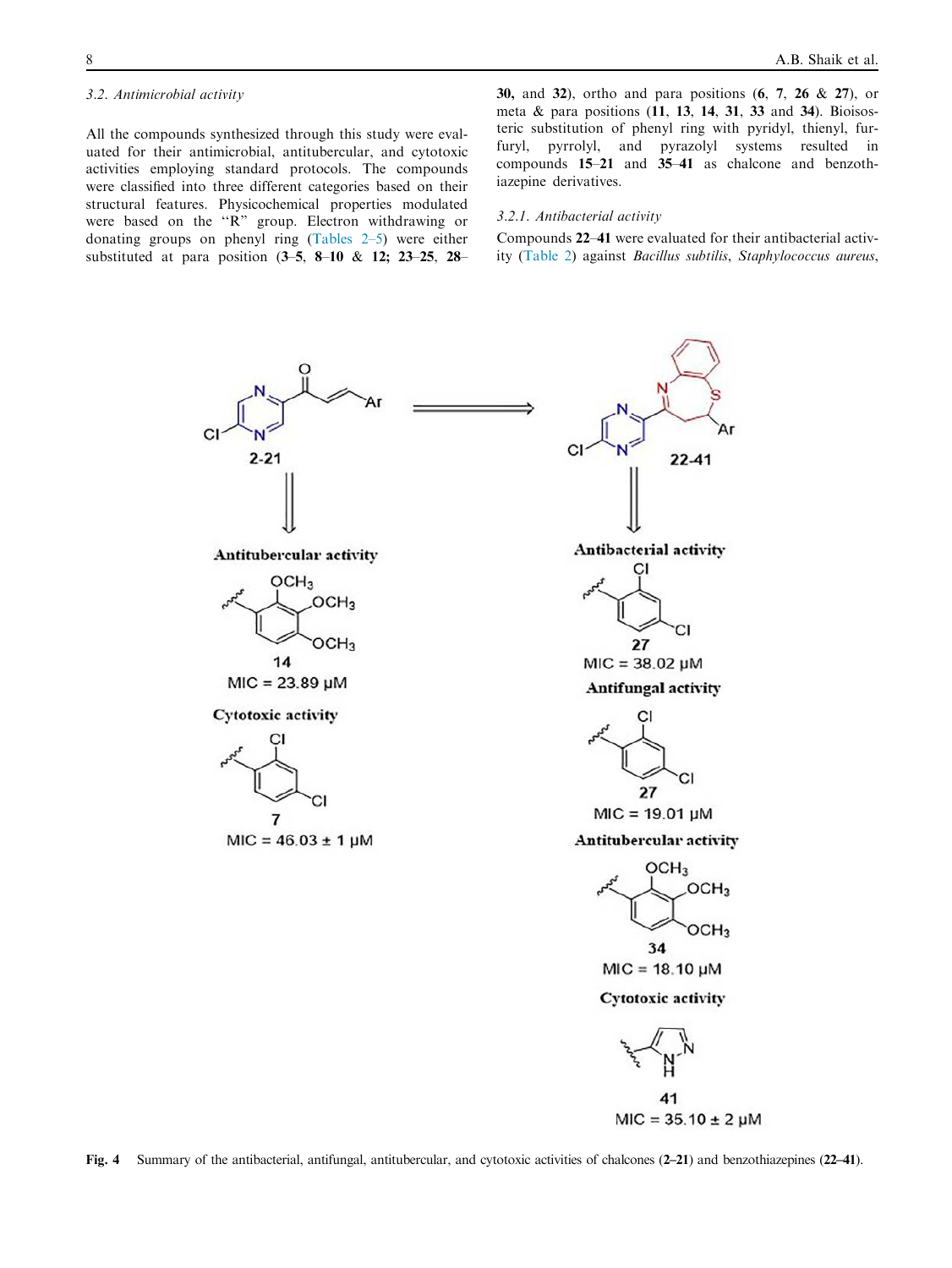Table 2 Antibacterial activity of benzothiazepines 22–41 (expressed as MIC in  $\mu$ M).



| Entry         | Ar                        | <b>B.</b> subtilis | S. aureus | E. coli | P. aeruginosa |
|---------------|---------------------------|--------------------|-----------|---------|---------------|
| 22            | phenyl                    | > 200              | > 200     | > 200   | > 200         |
| 23            | 4-chlorophenyl            | 82.83              | 82.83     | 82.83   | 82.83         |
| 24            | 4-fluorophenyl            | 86.52              | 86.52     | 86.52   | 86.52         |
| 25            | 4-nitrophenyl             | 80.63              | 80.63     | 80.63   | 80.63         |
| 26            | 2,4-difluorophenyl        | 41.25              | 41.25     | 41.25   | 41.25         |
| 27            | 2,4-dichlorophenyl        | 38.02              | 38.02     | 38.02   | 38.02         |
| 28            | 4-hydroxyphenyl           | > 200              | > 200     | > 200   | > 200         |
| 29            | 4-methylphenyl            | > 200              | 174.92    | > 200   | > 200         |
| 30            | 4-methoxyphenyl           | > 200              | > 200     | > 200   | > 200         |
| 31            | 3-methoxy-4-hydroxyphenyl | > 200              | > 200     | > 200   | > 200         |
| 32            | 4-dimethylaminophenyl     | 162.05             | > 200     | > 200   | > 200         |
| 33            | 3,4-dimethoxyphenyl       | > 200              | > 200     | > 200   | > 200         |
| 34            | 3,4,5-trimethoxyphenyl    | 144.81             | 144.81    | 72.40   | 144.81        |
| 35            | 2-pyridinyl               | > 200              | > 200     | > 200   | > 200         |
| 36            | 3-pyridinyl               | 181.38             | > 200     | 181.38  | > 200         |
| 37            | 4-pyridinyl               | 181.38             | 181.38    | 181.38  | 181.38        |
| 38            | 2-thienyl                 | 178.83             | > 200     | > 200   | 178.83        |
| 39            | 2-furfuryl                | > 200              | > 200     | > 200   | > 200         |
| 40            | 2-pyrrolyl                | > 200              | > 200     | > 200   | > 200         |
| 41            | 5-pyrazolyl               | > 200              | > 200     | > 200   | > 200         |
| Ciprofloxacin |                           | 145.71             | 145.71    | 72.85   | 72.85         |

The bold numbers indicate the activity of most potent compounds.

Escherichia coli, and Pseudomonas aeruginosa using ciprofloxacin as standard.

The benzothiazepine series (22–41) (Table 2) overall antibacterial activity ranged from 38 to  $>200$  µM. For compounds 22–25, 28–30, and 32, the para position was substituted with either H (22), Cl (23), F (24), NO<sub>2</sub> (25), OH (28), CH<sub>3</sub> (29), OCH<sub>3</sub> (30), and N(CH<sub>3</sub>)<sub>2</sub> (32). Compound 22 with H substituent showed inactivity with MICs  $> 200 \mu M$  against four bacterial species. Replacing H substituent (22) with electron withdrawing substituents chlorine (Cl)  $(23)$  fluorine (F)  $(24)$ , or nitro  $(NO<sub>2</sub>)$   $(25)$  resulted in MICs between 80 and  $86 \mu$ M suggesting an improvement in the activity against four bacterial species over compound 22. Changing the para position of electron withdrawing to electron donating groups OH  $(28)$ , CH<sub>3</sub>  $(29)$ , OCH<sub>3</sub>  $(30)$ , and N(CH<sub>3</sub>)<sub>2</sub>  $(32)$ , a trend similar to chalcones 8–10 and 12 (Vegnesa et al., 2017) was observed causing a significant loss in potency with MICs between 162 and  $>200 \mu M$  indicating that electron withdrawing groups are favored over donating groups at the para position of the phenyl ring.

Based on our data obtained from compounds 23–25, 28–30, and 32, we decided to synthesize few compounds having electron withdrawing and electron donating groups at ortho/para and meta/positions. As seen in compounds 26 and 27, they showed 2-fold improvement in the antibacterial activity (38.0 2–41.25  $\mu$ M) over the compounds 23–25 with electron withdrawing groups  $(23-25; 80.63-86.52 \mu M)$ , the most active being compound 27 (MIC 38.02  $\mu$ M). However, in case of disubstituted chalcones with electron donating groups 31 and 33, it resulted in MICs between  $> 200 \mu M$ , suggesting loss of activity similar to compounds 28–30.

Among the bioisosteres (35–41), there was no improvement in the activity in comparison to the standard ciprofloxacin. The MICs varied between 178-  $> 200 \mu M$ . The most potent among all benzothiazepines was compound 27 (MIC  $38.02 \mu M$ ) having two- to four-fold improvement in activity over ciprofloxacin against four bacterial species. Overall, chalcones (Vegesna et al., 2017) fared better over benzothiazepine derivatives. Comparing between the two series, it can be inferred that in chalcone and benzothiazepine series, physicochemical property was modulated by electron withdrawing groups in ortho/para positions thereby improving the antibacterial activity.

#### 3.2.2. Antifungal activity

The antifungal activity (Table 3) of benzothiazepine series (22– 41) ranged from 19 to  $>200 \mu M$ . Compound 22 with H sub-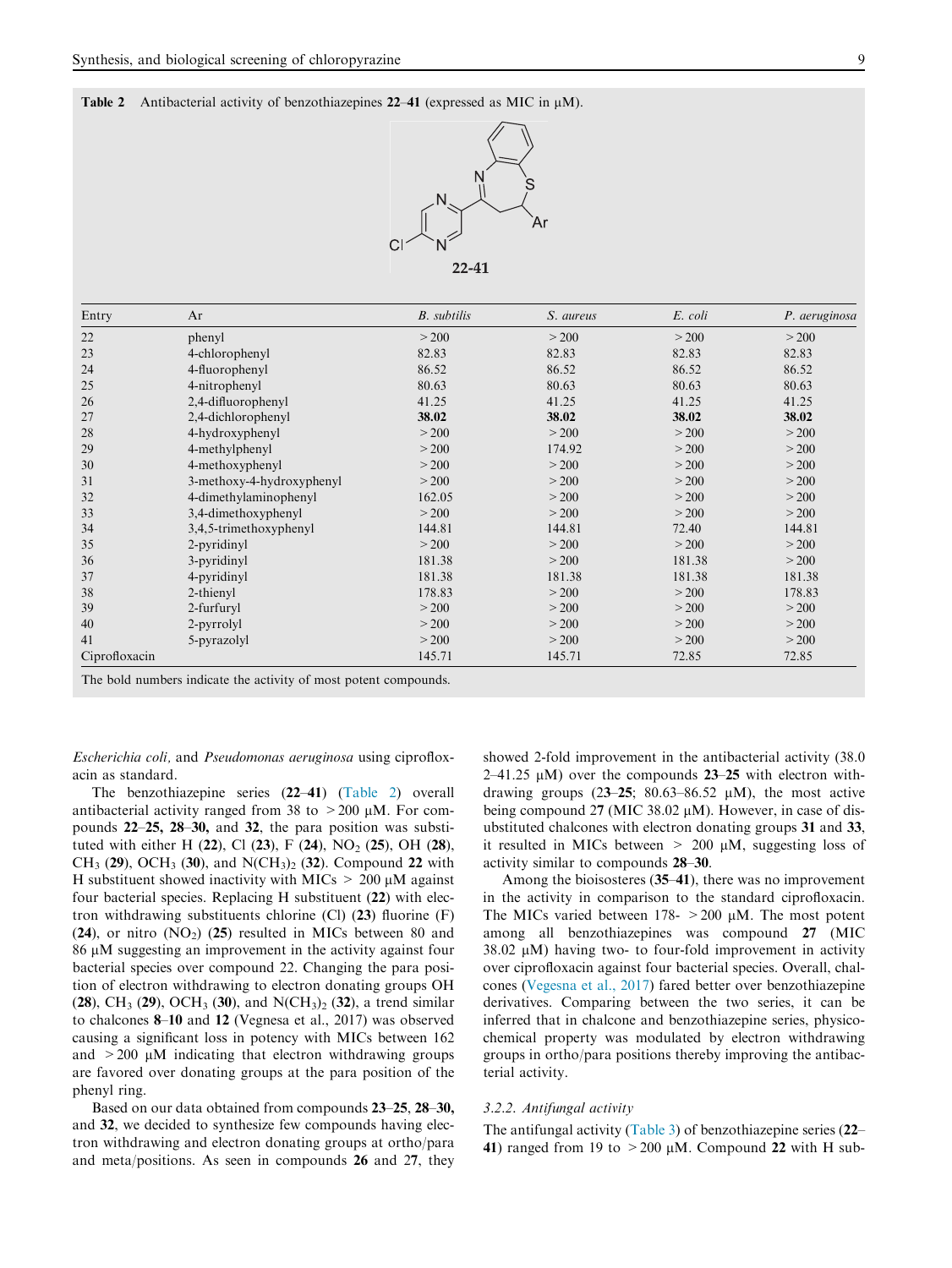| Antifungal activities of benzothiazepines (22–41)<br>Table 3<br>(expressed as MIC in $\mu$ M). |                                                                  |          |               |  |  |
|------------------------------------------------------------------------------------------------|------------------------------------------------------------------|----------|---------------|--|--|
| Ν<br>Ar<br>$22 - 41$                                                                           |                                                                  |          |               |  |  |
| Entry                                                                                          | Ar                                                               | A. niger | C. tropicalis |  |  |
| 22                                                                                             | phenyl                                                           | 181.91   | 181.91        |  |  |
| 23                                                                                             | 4-chlorophenyl                                                   | 41.41    | 41.41         |  |  |
| 24                                                                                             | 4-fluorophenyl                                                   | 43.26    | 43.26         |  |  |
| 25                                                                                             | 4-nitrophenyl                                                    | 40.31    | 40.31         |  |  |
| 26                                                                                             | 2,4-difluorophenyl                                               | 20.62    | 20.62         |  |  |
| 27                                                                                             | 2,4-dichlorophenyl                                               | 19.01    | 19.01         |  |  |
| 28                                                                                             | 4-hydroxyphenyl                                                  | 173.98   | 173.98        |  |  |
| 29                                                                                             | 4-methylphenyl                                                   | 174.92   | 174.92        |  |  |
| 30                                                                                             | 4-methoxyphenyl                                                  | 167.59   | > 200         |  |  |
| 31                                                                                             | 3-methoxy-4-hydroxyphenyl                                        | > 200    | > 200         |  |  |
| 32                                                                                             | 4-dimethylaminophenyl                                            | 162.05   | > 200         |  |  |
| 33                                                                                             | 3,4-dimethoxyphenyl                                              | 38.84    | 155.37        |  |  |
| 34                                                                                             | 3,4,5-trimethoxyphenyl                                           | 36.20    | 36.20         |  |  |
| 35                                                                                             | 2-pyridinyl                                                      | 90.69    | 45.34         |  |  |
| 36                                                                                             | 3-pyridinyl                                                      | 45.34    | 45.34         |  |  |
| 37                                                                                             | 4-pyridinyl                                                      | > 200    | 90.69         |  |  |
| 38                                                                                             | 2-thienyl                                                        | 44.70    | 44.70         |  |  |
| 39                                                                                             | 2-furfuryl                                                       | 93.61    | 187.23        |  |  |
| 40                                                                                             | 2-pyrrolyl                                                       | > 200    | 187.77        |  |  |
| 41                                                                                             | 5-pyrazolyl                                                      | 187.23   | 187.23        |  |  |
|                                                                                                | 84.14<br>63.10<br>Fluconazole                                    |          |               |  |  |
|                                                                                                | The bold numbers indicate the activity of most potent compounds. |          |               |  |  |

stituent showed the lowest antibacterial activity with MIC of 181  $\mu$ M against two fungal species in comparison to compounds 23–34. Replacing H substituent (22) with electron withdrawing substituents chlorine (Cl) (23), fluorine (F) (24), or nitro  $(NO_2)$  (25) resulted in MICs between 40 and 43  $\mu$ M suggesting 4.2–4.5-fold improvement in the activity against two fungal species, respectively, over compound 22. Changing the para position from electron withdrawing to electron donating groups OH (28), CH<sub>3</sub> (29), OCH<sub>3</sub> (30), and N(CH<sub>3</sub>)<sub>2</sub> (32) resulted in a trend similar to chalcones 8–10 and 12 causing a significant drop in the activity with MICs between 162 and 174  $\mu$ M against A. niger and 173.98 –  $>$  200  $\mu$ M against C. tropicalis.

Electron withdrawing groups at ortho/para positions as seen in compounds 26 and 27 showed two-fold improvement in the antibacterial activity (19.01–20.62  $\mu$ M) over compounds 23–25 with electron withdrawing groups (23–24; 40.31–43.26  $\mu$ M). Compounds 26 & 27 (MICs 20.62 & 19.01  $\mu$ M) had similar antifungal activity. However, in case of electron donating groups 31 (meta/para) and 33 (meta/para), it resulted in MICs between 38.84-  $>$  200 µM with compound 33 (MIC 38.84 µM) having better activity against A, niger over compound 30 (MIC  $167.59$  µM vs  $A.$  niger).

The MICs of bioisosteres 35–41 varied between 44 and 751  $\mu$ M. Among the six-membered pyridine ring containing bioisosteres (35–37), compound 36 showed the best activity of  $45.34 \mu M$ . Although among five-membered heterocycles, the 2-thienyl containing benzothiazepine 38 showed the best activity of  $44.70 \mu M$ ; it was comparatively less than standard fluconazole. The most potent among all benzothiazepines identified was compound 27 (MIC 19.01  $\mu$ M) having three- to fourfold improvement in activity over fluconazole. Overall, benzothiazepines were found to have comparable activity with chalcones (Vegesna et al., 2017).

#### 3.3. Antitubercular activity

Chalcone (2) with H substituent showed the modest antifungal activity with MIC 130.78  $\mu$ M against *M. tuberculosis* (Table 4). Replacing H substituent (2) with electron withdrawing substituents chlorine (Cl) (3) and fluorine (F) (4) resulted in MICs between  $57$  and  $60 \mu$ M suggesting ninefold enhancement in the activity against two fungal species. Substitution of halogens with a nitro group 5 resulted in four-fold decrease in activity over 3 and 4. It was observed that compounds 8, 9, 10, and 12 having electron donating groups caused a significant drop in the activity (MICs 116– 491 μM).

Having electron withdrawing groups at ortho and para position of phenyl ring resulted in further improvement in antitubercular activity by two-fold (7 vs 3, MICs 25.51 vs 57.32  $\mu$ M; 6 vs 4, MICs 28.50 vs 60.91  $\mu$ M). Substituting meta and para position with electron donating groups (compounds 11 and 13) showed modest activity (MICs 52– 110  $\mu$ M), with compound 13 having better activity over compound 11. Interestingly, substituting the para and the two meta positions with methoxy substituent 14 improved the activity to  $23.89 \mu M$ . Compound 14 was identified as the most potent of all the synthesized chalcones having 17-fold improved activity over pyrazinamide (MIC 412.76  $\mu$ M). The next in potency among the chalcone series was compound 7 having MIC of  $25.51 \mu M$ . Bioisoster-based chalcones 15–21 did not show any improvement in activity with MICs of 521-1095 μM.

The benzothiazepine series (22–41) fared slightly better than the chalcones (Table 4). The overall antitubercular activity ranged from 18 to 1497  $\mu$ M. Compound 22 with H substituent showed the modest antibacterial activity with MIC of 181.89  $\mu$ M. Substituting H substituent (22) with electron withdrawing substituents chlorine (Cl) (23) and fluorine (F) (24) resulted in MICs between 43 and 82  $\mu$ M, suggesting two- to  $+$  improvement in the activity against *M*. tuberculosis over compound 22. However, inserting a 4-nitro (25) substituent surprisingly proved to be deleterious for the activity in comparison to compounds 23 and 24. This trend was found to be similar to chalcones 3, 4 in comparison to 5. Changing the para position from electron withdrawing to electron donating groups OH (28), CH<sub>3</sub> (29), OCH<sub>3</sub> (30), and N(CH<sub>3</sub>)<sub>2</sub> (32) resulted in attenuation in activity with MICs between 167 and  $>500 \mu M$ , which highlights the importance of electron withdrawing group on the potency.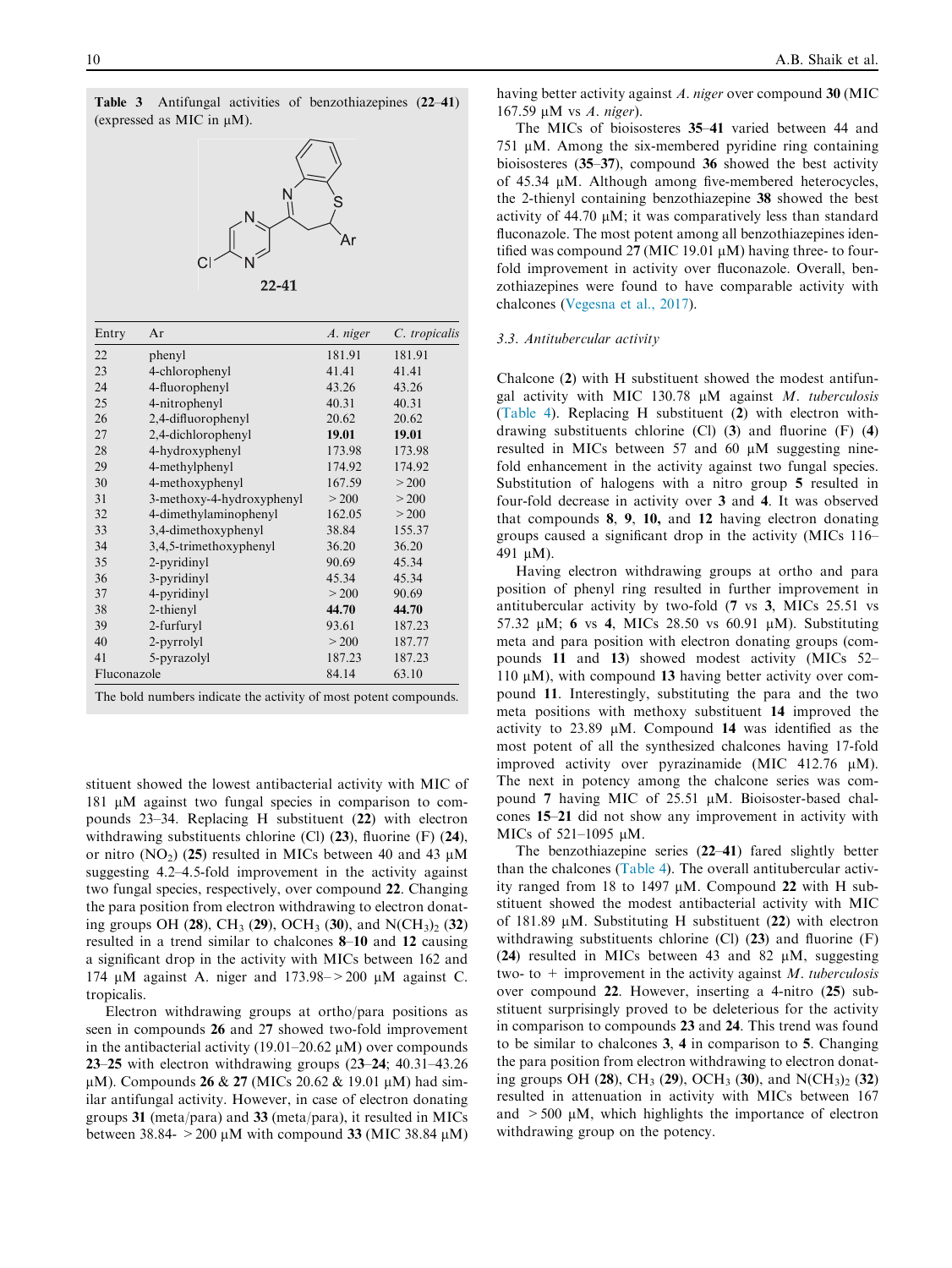Table 4 Antitubercular activities of chalcones (2–21) and benzothiazepines (22–41) (expressed as MIC in  $\mu$ M).



| $\#$           | Ar                                                               | MIC values $(\mu M)$ of M. tuberculosis H37Rv | #  | MIC values $(\mu M)$ of M. tuberculosis H37Rv |
|----------------|------------------------------------------------------------------|-----------------------------------------------|----|-----------------------------------------------|
| $\overline{2}$ | phenyl                                                           | 130.78                                        | 22 | 181.89                                        |
| 3              | 4-chlorophenyl                                                   | 57.32                                         | 23 | 82.83                                         |
| $\overline{4}$ | 4-fluorophenyl                                                   | 60.91                                         | 24 | 43.26                                         |
| 5              | 4-nitrophenyl                                                    | 220.93                                        | 25 | 322.54                                        |
| 6              | 2,4-difluorophenyl                                               | 28.50                                         | 26 | 41.25                                         |
| $\overline{7}$ | 2,4-dichlorophenyl                                               | 25.51                                         | 27 | 38.02                                         |
| $\,8\,$        | 4-hydroxyphenyl                                                  | 491.02                                        | 28 | > 500                                         |
| 9              | 4-methylphenyl                                                   | 123.69                                        | 29 | 174.92                                        |
| 10             | 4-methoxyphenyl                                                  | 116.49                                        | 30 | 167.59                                        |
| 11             | 3-methoxy-4-hydroxyphenyl                                        | 110.07                                        | 31 | 160.85                                        |
| 12             | 4-dimethylaminophenyl                                            | 444.83                                        | 32 | 324.11                                        |
| 13             | 3,4-dimethoxyphenyl                                              | 52.50                                         | 33 | 38.84                                         |
| 14             | 3,4,5-trimethoxyphenyl                                           | 23.89                                         | 34 | 18.10                                         |
| 15             | 2-pyridinyl                                                      | > 500                                         | 35 | > 500                                         |
| 16             | 3-pyridinyl                                                      | > 500                                         | 36 | > 500                                         |
| 17             | 4-pyridinyl                                                      | > 500                                         | 37 | > 500                                         |
| 18             | 2-thienyl                                                        | > 500                                         | 38 | > 500                                         |
| 19             | 2-furfuryl                                                       | > 500                                         | 39 | > 500                                         |
| 20             | 2-pyrrolyl                                                       | > 500                                         | 40 | > 500                                         |
| 21             | 5-pyrazolyl                                                      | > 500                                         | 41 | > 500                                         |
| Pyrazinamide   |                                                                  | 412.76                                        |    |                                               |
|                | The bold numbers indicate the activity of most potent compounds. |                                               |    |                                               |

Electron withdrawing groups at ortho/para positions as seen in compounds 26 and 27 showed either similar or twofold improvement in the antitubercular activity  $(38.02-41.25 \mu)$ M) over the compounds 23–25 with electron withdrawing groups  $(23-24; 43.26-82.83 \mu M)$ , the most active being compound 27 (MIC 38.02  $\mu$ M). Additionally, in case of electron donating groups 31 (meta/para), 33 (meta/para), it resulted in MICs between 38.84 and 160.85  $\mu$ M, with compound 33 having 4.3-fold better activity over compound 30 (MIC  $167.59 \mu M$ ). Interestingly, compound 34 having three methoxy groups at positions 3, 4, and 5 on the phenyl ring resulted in two-fold improvement in activity over compound 33, a trend found similar in chalcones (14 vs 13).

Introducing bioisosteric replacement for phenyl ring did not show any improvement in MICs as compounds 35–41 displayed inactivity with MICs  $> 500 \mu$ M. The activity trend of benzothiazepines were similar to chalcones (27 vs 7 and 34 vs 14). The most potent compound identified was 34 (MIC  $18.01 \mu M$ ) having 23-fold improvement in activity over pyrazinamide. Overall, benzothiazepines were found to have antitubercular activity comparable with chalcones (34 vs 14; MICs 18.01 vs 23.89  $\mu$ M).

#### 3.4. Cytotoxic activities

All the 40 compounds were evaluated for their cytotoxic activity against prostate cancer cell line, DU-145, employing MTT assay (Table 5). Among the chalcone series, compound 7 was found to be the most potent with  $IC_{50}$  46.03  $\pm$  1  $\mu$ M, whereas in benzothiazepine series, compound 41 had 1.3-fold better activity over 7 with the IC<sub>50</sub> of 35.10  $\pm$  2  $\mu$ M. The activity of these compounds was found to be 3–4–fold less than the standard, methotrexate  $(IC_{50} = 11 \pm 1 \mu M)$ . The compounds 4, 6, 26, and 35 were next in activity with  $IC_{50}$ values  $124.27 \pm 1$ ,  $121.18 \pm 2$ ,  $72.19 \pm 2$  and  $51.01 \pm 1 \mu$ M, respectively. All the other compounds exhibited modest to inactivity with MICs ranging from  $99.82 \pm 2$  to  $> 200 \mu M$ . The structure activity relationship (SAR) features of chalcones and benzothiazepines indicated that electron withdrawing group (Cl) at ortho and para positions (7) and 5 pyrazolyl heterocyclic ring (41) played a key role in cytotoxic activity. The compounds were also tested against the human normal liver cells (L02) and were found to be less selective towards this cell type as the  $IC_{50}$  is beyond the highest concentration tested. (Table 6). A summary of the antibacterial,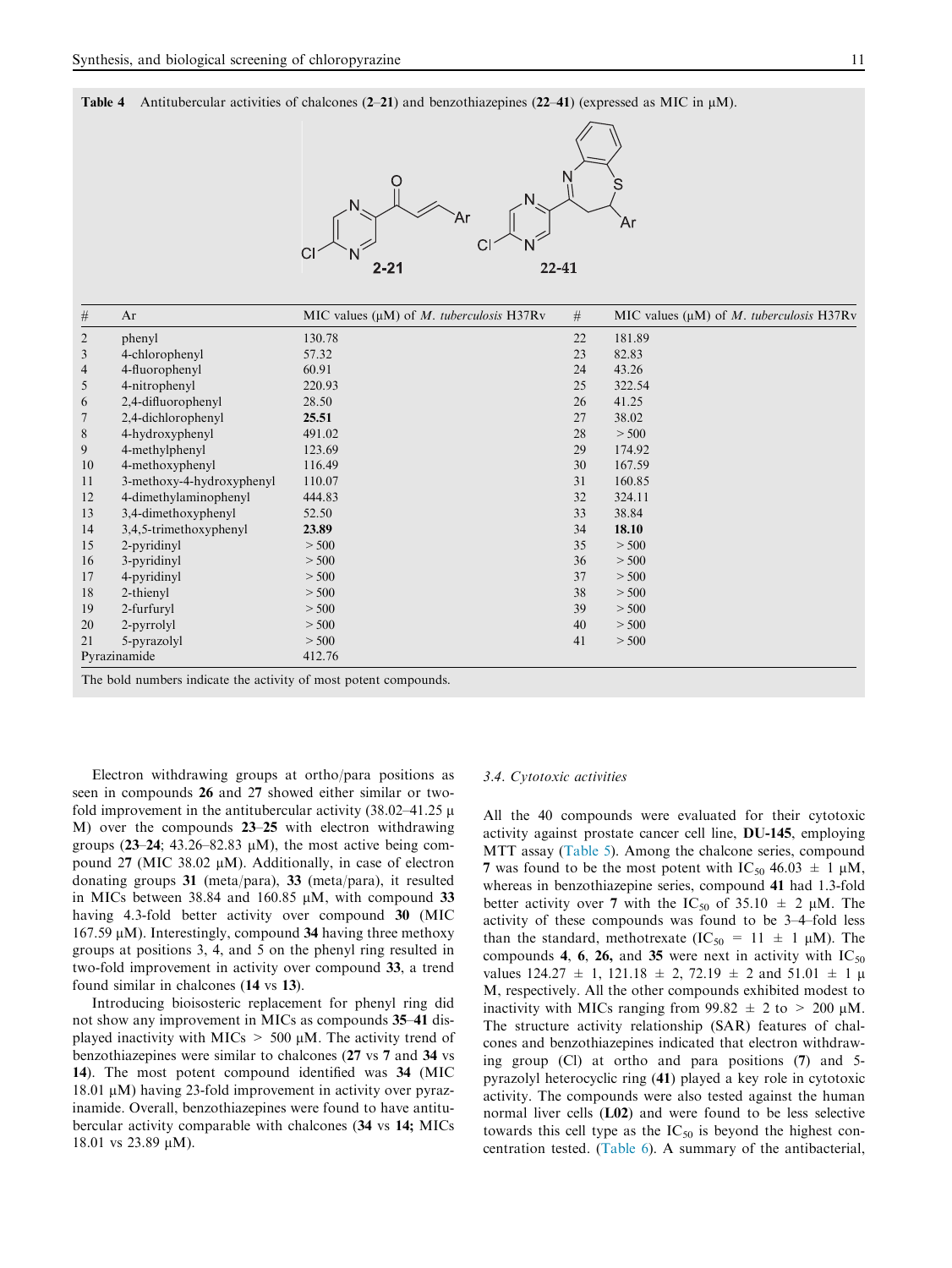| Table 5        |                                    | Cytotoxic activity results of chalcones (2–21) and benzothiazepines (22–41) (IC <sub>50</sub> values in $\mu$ M). |        |                |  |  |
|----------------|------------------------------------|-------------------------------------------------------------------------------------------------------------------|--------|----------------|--|--|
|                | N<br>Ar<br>Άr<br>$2 - 21$<br>22-41 |                                                                                                                   |        |                |  |  |
| $\#$           | Ar                                 | DU-145                                                                                                            | $\#$   | DU-145         |  |  |
| $\mathfrak{2}$ | phenyl                             | > 200                                                                                                             | 22     | $122.21 \pm 1$ |  |  |
| 3              | 4-chlorophenyl                     | > 200                                                                                                             | 23     | $119.08 \pm 2$ |  |  |
| $\overline{4}$ | 4-fluorophenyl                     | $124.27 \pm 1$                                                                                                    | 24     | $156.82 \pm 2$ |  |  |
| 5              | 4-nitrophenyl                      | > 200                                                                                                             | 25     | > 200          |  |  |
| 6              | 2,4-difluorophenyl                 | $121.18 \pm 2$                                                                                                    | $26\,$ | $72.19 \pm 2$  |  |  |
| 7              | 2,4-dichlorophenyl                 | $46.03 \pm 1$                                                                                                     | 27     | $99.82 \pm 2$  |  |  |
| 8              | 4-hydroxyphenyl                    | > 200                                                                                                             | 28     | > 200          |  |  |
| 9              | 4-methylphenyl                     | > 200                                                                                                             | 29     | > 200          |  |  |
| 10             | 4-methoxyphenyl                    | > 200                                                                                                             | 30     | > 200          |  |  |
| 11             | 3-methoxy-4-hydroxyphenyl          | > 200                                                                                                             | 31     | > 200          |  |  |
| 12             | 4-dimethylaminophenyl              | > 200                                                                                                             | 32     | $121.54 \pm 2$ |  |  |
| 13             | 3,4-dimethoxyphenyl                | > 200                                                                                                             | 33     | > 200          |  |  |
| 14             | 3,4,5-trimethoxyphenyl             | > 200                                                                                                             | 34     | $158.39 \pm 2$ |  |  |
| 15             | 2-pyridinyl                        | > 200                                                                                                             | 35     | $51.01 \pm 1$  |  |  |
| 16             | 3-pyridinyl                        | > 200                                                                                                             | 36     | > 200          |  |  |
| 17             | 4-pyridinyl                        | > 200                                                                                                             | 37     | $181.38 \pm 2$ |  |  |
| 18             | 2-thienyl                          | > 200                                                                                                             | 38     | > 200          |  |  |
| 19             | 2-furfuryl                         | > 200                                                                                                             | 39     | > 200          |  |  |
| 20             | 2-pyrrolyl                         | > 200                                                                                                             | 40     | > 200          |  |  |
| 21             | 5-pyrazolyl                        | $>200$                                                                                                            | 41     | $35.10 \pm 2$  |  |  |
| Methotrexate   |                                    | $11 \pm 1$                                                                                                        |        |                |  |  |

Data presented as mean  $\pm$  SD (n = 3). All the compounds and the standard drug were dissolved in DMSO and then diluted with culture medium containing 0.1% DMSO. The control cells were treated with culture medium containing 0.1% DMSO. The bold numbers indicate the activity of most potent compounds.

antifungal, antitubercular, and cytotoxic activities of chalcones (2–21) and benzothiazepines (22–41) is depicted in Fig. 4.

# 4. Conclusions

In our ongoing projects on the synthesis of compounds with potential antimicrobial, antitubercular, and cytotoxic activities, we have here reported 20 new compounds bearing benzothiazepine nucleus and evaluated our 20 previously reported chalcones for antitubercular and cytotoxic activities. Biological data indicated that benzodiazepines demonstrated excellent antifungal and antitubercular activities. It was observed that the electronic property (electron withdrawing and electron releasing) of the substituents on the phenyl ring was instrumental for the difference in the potency of the compounds. For instance, among benzothiazepines, electron withdrawing groups resulted in excellent antimicrobial and antifungal activity. Structure activity relationship studies of chalcones indicated that electronic properties did not play a key role for antitubercular activities as evident by compounds 7 and 14 whereas a similar phenomenon was observed for benzothiazepine 34. None of the compounds showed any improvement in cytotoxic activity over the standard drug methotrexate. All the compounds were found to be relatively less selective towards the human normal liver cell line LO2. Further studies are under progress to assess the computational binding characteristics of chalcones and benzodiazepines, which can give a fair understanding of newer analogs.

# Declaration of Competing Interest

The authors declare that they have no known competing financial interests or personal relationships that could have appeared to influence the work reported in this paper.

# Acknowledgments

The authors like to acknowledge Vignan Pharmacy College, Vadlamudi, Andhra Pradesh, India for providing the lab facilities and chemicals for this work. R.R.B would like to thank the Dean's office of College of Pharmacy and Health Sciences, Ajman University, UAE for their support in preparation of this manuscript.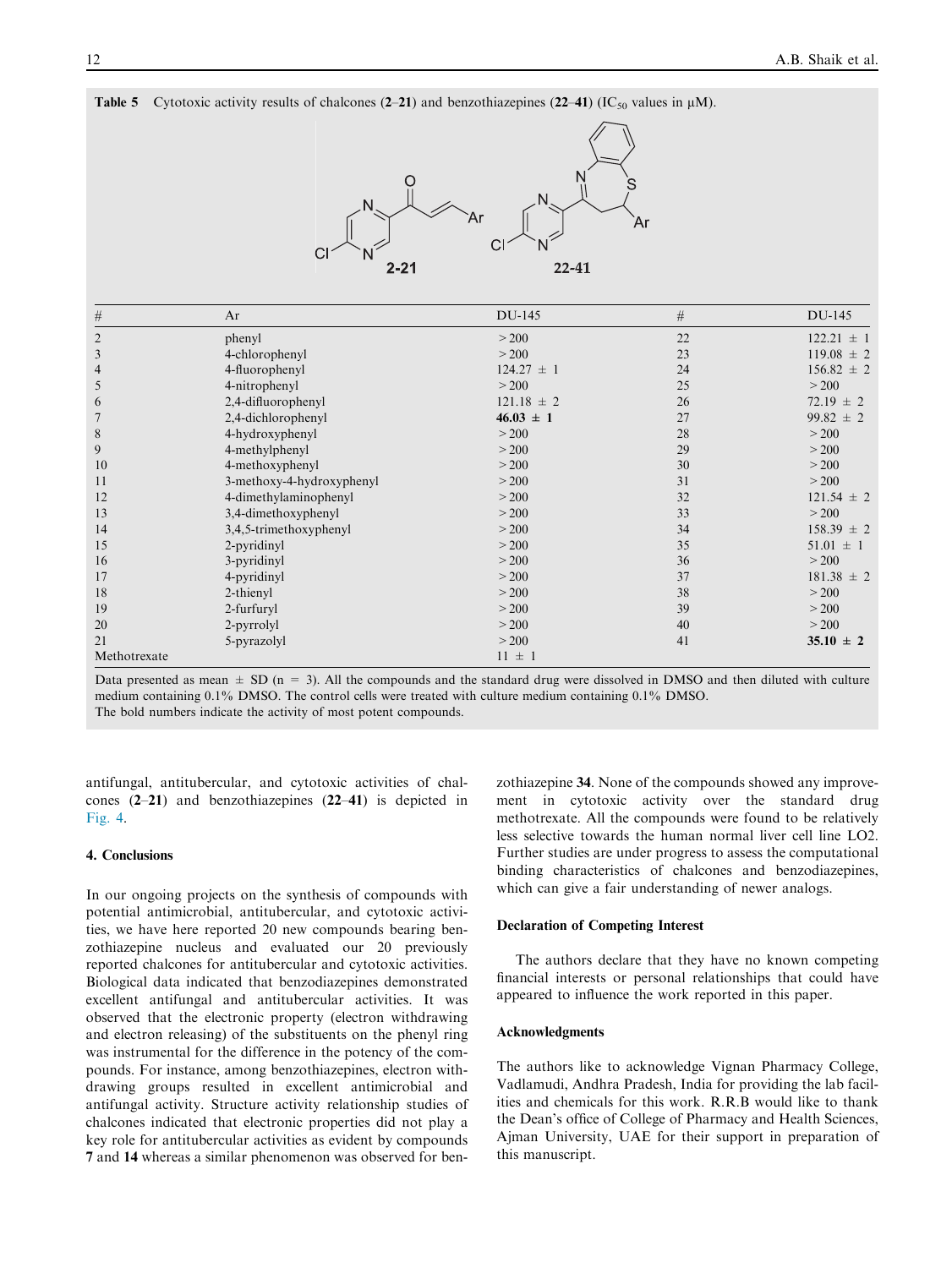**Table 6** Cytotoxic activity (IC<sub>50</sub> in  $\mu$ g/mL) of chalcones (2–21) and benzothiazepines (22–41).



| Entry          | Ar                        | L <sub>02</sub> | #  | $L_{02}$ |
|----------------|---------------------------|-----------------|----|----------|
| 2              | phenyl                    | > 50            | 22 | >40      |
| 3              | 4-chlorophenyl            | > 50            | 23 | >40      |
| $\overline{4}$ | 4-fluorophenyl            | > 50            | 24 | >40      |
| 5              | 4-nitrophenyl             | > 50            | 25 | >40      |
| 6              | 2,4-difluorophenyl        | > 50            | 26 | >40      |
| 7              | 2,4-dichlorophenyl        | > 50            | 27 | >40      |
| 8              | 4-hydroxyphenyl           | > 50            | 28 | >40      |
| 9              | 4-methylphenyl            | > 50            | 29 | >40      |
| 10             | 4-methoxyphenyl           | > 50            | 30 | >40      |
| 11             | 3-methoxy-4-hydroxyphenyl | > 50            | 31 | >40      |
| 12             | 4-dimethylaminophenyl     | > 50            | 32 | >40      |
| 13             | 3,4-dimethoxyphenyl       | > 50            | 33 | >40      |
| 14             | 3,4,5-trimethoxyphenyl    | > 50            | 34 | >40      |
| 15             | 2-pyridinyl               | > 50            | 35 | >40      |
| 16             | 3-pyridinyl               | > 50            | 36 | >40      |
| 17             | 4-pyridinyl               | > 50            | 37 | >40      |
| 18             | 2-thienyl                 | > 50            | 38 | >40      |
| 19             | 2-furfuryl                | > 50            | 39 | >40      |
| 20             | 2-pyrrolyl                | > 50            | 40 | >40      |
| 21             | 5-pyrazolyl               | > 50            | 41 | >40      |
| Methotrexate   |                           |                 |    |          |

Data presented as mean  $\pm$  SD (n = 3). All the compounds and the standard drug were dissolved in DMSO and then diluted with culture medium containing 0.1% DMSO. The control cells were treated with culture medium containing 0.1% DMSO.

#### Appendix A. Supplementary material

Supplementary data to this article can be found online at https://doi.org/10.1016/j.arabjc.2020.102915.

#### References

- Abu-Hashem, A.A., El-Shazly, M., 2018. Synthesis of new isoxazole-, pyridazine-, pyrimidopyrazines and their anti-inflammatory and analgesic activity. Med. Chem. 14, 356–371.
- Ambrożkiewicz, W., Kučerová-chlupáčová, M., Jand'ourek, O., Konečná, K., Paterová, P., Bárta, P., Vinšová, J., Doležal, M., Zitko, J., 2020. 5-Alkylamino-N-phenylpyrazine-2-carboxamides: design, preparation, and antimycobacterial evaluation. Molecules. 25, 1561.
- Ameta, K., Rathore, N.S., Kumar, B., 2012. Synthesis and in vitro anti breast cancer activity of some novel 1, 5-benzothiazepine derivatives. J. Serb. Chem. Soc. 77, 725–731.
- Aneesa, F., Ravindra, K., Bhagavanraju, M., 2015. Design, synthesis, antimicrobial and antiinflammatory activity of N-pyrazolyl benzamide derivatives. Med. Chem. 5, 521–527.
- Ansari, F.L., Iftikhar, F., Mirza, B., Basheer, M., Rashid, U., 2008. Solid-phase synthesis and biological evaluation of a parallel library

of 2, 3-dihydro-1, 5-benzothiazepines. Bioorg. Med. Chem. 16, 7691–7697.

- Arya, K., Dandia, A., 2008. The expedient synthesis of 1, 5 benzothiazepines as a family of cytotoxic drugs. Bioorg. Med. Chem. Lett. 18, 114–119.
- Bariwal, J.B., Upadhyay, K.D., Manvar, A.T., Trivedi, J.C., Singh, J. S., Jain, K.S., Shah, A.K., 2008. 1, 5-Benzothiazepine, a versatile pharmacophore: a review. Eur. J. Med. Chem. 43, 2279–2290.
- Bhaskar, R., Ladole, C., Salunkhe, N., Barabde, J., Aswar, A., 2020. Synthesis, characterization and antimicrobial studies of novel ONO donor hydrazone Schiff base complexes with some Divalent Metal (II) ions. Arab. J. Chem. 13, 6559–6567.
- Bills, C.E., Mcdonald, J., Spies, T.D., 1939. Antipellagric action of pyrazme-2, 3-dicarboxylic acid and pyrazine monocarboxylic acid. South. Med. J. 32, 793–795.
- Bouz, G., Juhas, M., Pausas Otero, L., Paredes De La Red, C., Jand'ourek, O., Konečná, K., Paterová, P., Kubíček, V., Janoušek, J., Doležal, M., 2020. Substituted N-(pyrazin-2-yl) benzenesulfonamides; Synthesis, anti-infective evaluation, cytotoxicity, and in silico studies. Molecules. 25, 138.
- Cavalier, J.-F., Burton, M., De Tollenaere, C., Dussart, F., Marchand, C., Rees, J.-F., Marchand-Brynaert, J., 2001. 2, 6-Diamino-3, 5 diaryl-1, 4-pyrazine derivatives as novel antioxidants. Synthesis. 2001, 0768–0772.
- Chaffman, M., Brogden, R.N., 1985. Diltiazem. Drugs 29, 387–454.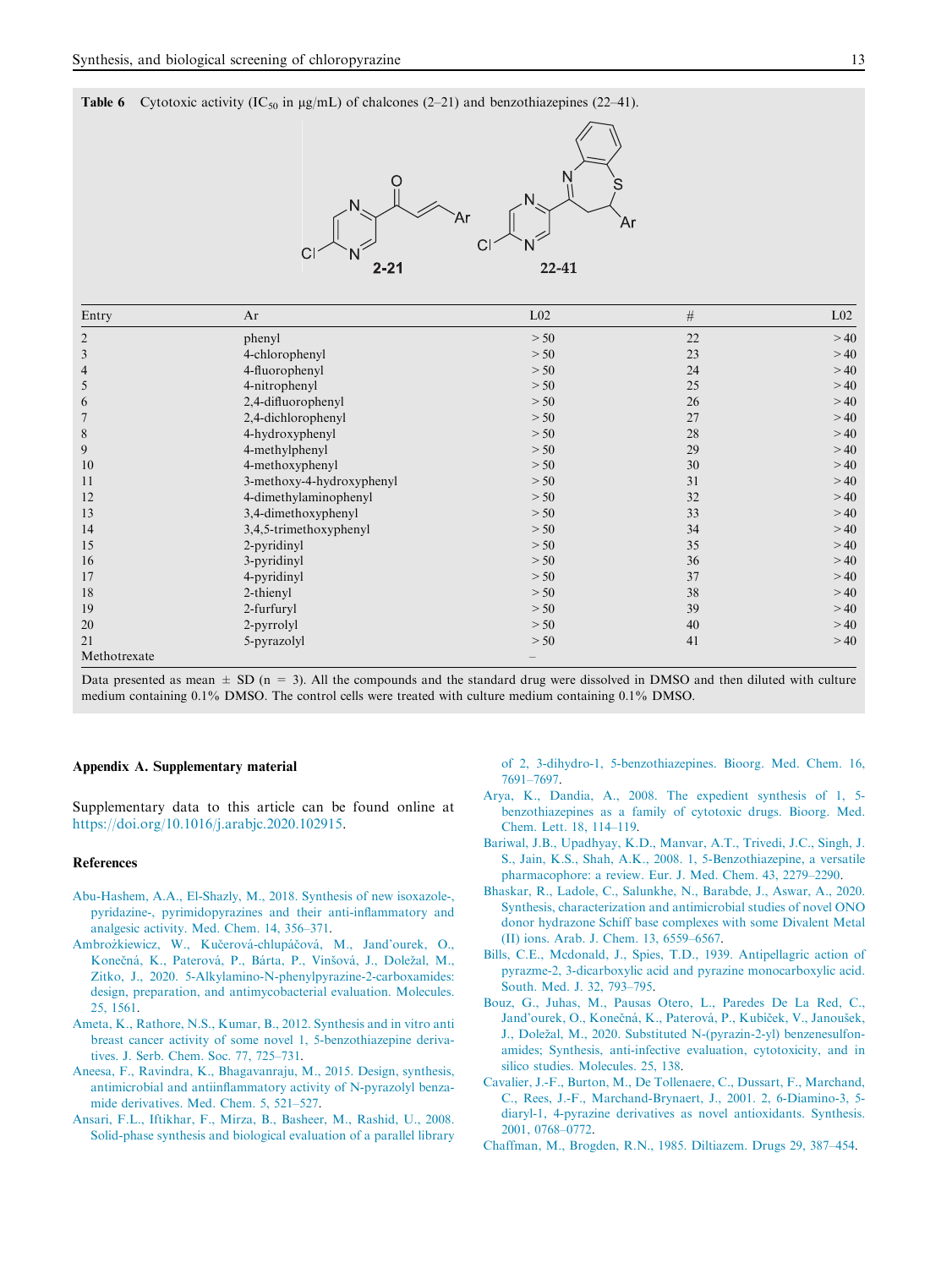- De Wang, X., Li, T., Li, Y., Yuan, W.H., Zhao, Y.Q., 2020. 2- Pyrazine-PPD, a novel dammarane derivative, showed anticancer activity by reactive oxygen species-mediate apoptosis and endoplasmic reticulum stress in gastric cancer cells. Eur. J. Pharmacol. 881, 173211.
- Deshmukh, R.N., Dengle, R.V., Rashinkar, G., 2016. Synthesis and antibacterial evaluation of bis-[1, 5]-benzothiazepines. J. Chem. Pharm. Res. 8, 250–254.
- Di Santo, R., Costi, R., 2005. 2H-Pyrrolo [3, 4-b][1, 5] benzothiazepine derivatives as potential inhibitors of HIV-1 reverse transcriptase. Il Farmaco. 60, 385–392.
- El-Bayouki, K.A., 2011. Synthesis, reactions, and biological activity of 1, 4-thiazepines and their fused aryl and heteroaryl derivatives: a review. J. Sulfur. Chem. 32, 623–690.
- El-Bayouki, K.A., 2013. Benzo [1, 5] thiazepine: Synthesis, reactions, spectroscopy, and applications. Org. Chem. Int. 2013.
- Etaiw, S.E.H., Marie, H., Elsharqawy, F.A., 2020. Structure and characterization of organotin bimetallic supramolecular coordination polymers based on copper cyanide building blocks and pyrazine or pyrazine-2-carboxylic acid as new promising anticancer agents. Appl. Organomet. Chem. e5831.
- Geyer III, H.M., Watzman, N., Buckley, J.P., 1970. Effects of a tranquilizer and two antidepressants on learned and unlearned behaviors. J. Pharm. Sci. 59, 964–968.
- Gomtsyan, A., 2012. Heterocycles in drugs and drug discovery. Chem. Heterocycl. Com. 48, 7–10.
- Gudisela, M.R., Srinivasu, N., Mulakayala, C., Bommu, P., Rao, M. B., Mulakayala, N., 2017. Design, synthesis and anticancer activity of N-(1-(4-(dibenzo [b, f][1, 4] thiazepin-11-yl) piperazin-1-yl)-1 oxo-3-phenylpropan-2-yl derivatives. Bioorg. Med. Chem. Lett. 27, 4140–4145.
- Hopenwasser, J., Mozayani, A., Danielson, T.J., Harbin, J., Narula, H.S., Posey, D.H., Shrode, P.W., Wilson, S.K., Li, R., Sanchez, L. A., 2004. Postmortem distribution of the novel antipsychotic drug quetiapine. J. Anal. Toxicol. 28, 264–268.
- Kasetti, A., Indrajeet, S., Ravindra, N., Shaik, A.B., 2020. Antimicrobial and antitubercular evaluation of some new 5-amino-1,3,4 thiadiazole-2-thiol derived Schiff bases. Rev. Roum. Chim. 65, 771–776.
- Kawakita, S., Kinoshita, M., Ishikawa, H., Kagoshima, T., Katori, R., Ishikawa, K., Hirota, Y., 1991. Efficacy and safety of clentiazem in patients with essential hypertension: results of an early pilot test. Clin. Cardiol. 14, 53–60.
- Kendre, B.V., Landge, M.G., Bhusare, S.R., 2019. Synthesis and biological evaluation of some novel pyrazole, isoxazole, benzoxazepine, benzothiazepine and benzodiazepine derivatives bearing an aryl sulfonate moiety as antimicrobial and anti-inflammatory agents. Arab. J. Chem. 12, 2091–2097.
- Kishor, P., Ramana, K.V., Shaik, A.B., 2017. Antitubercular evaluation of isoxazolyl chalcones. Res. J. Pharm. Biol. Chem. Sci. 8, 730–735.
- Kucerova-Chlupacova, M., Dosedel, M., Kunes, J., Soltesova-Prnova, M., Majekova, M., Stefek, M., 2018. Chalcones and their pyrazine analogs: synthesis, inhibition of aldose reductase, antioxidant activity, and molecular docking study. Monatsh. Chem. 149, 921–929.
- Kucerova-Chlupacova, M., Kunes, J., Buchta, V., Vejsova, M., Opletalova, V., 2015. Novel pyrazine analogs of chalcones: synthesis and evaluation of their antifungal and antimycobacterial activity. Molecules 20, 1104–1117.
- Kucerova-Chlupacova, M., Vyskovska-Tyllova, V., Richterova-Finkova, L., Kunes, J., Buchta, V., Vejsova, M., Paterova, P., Semelkova, L., Jandourek, O., Opletalova, V., 2016. Novel halogenated pyrazine-based chalcones as potential antimicrobial drugs. Molecules 21, 1421.
- Li, T., Zhang, J., Pan, J., Wu, Z., Hu, D., Song, B., 2017. Design, synthesis, and antiviral activities of 1, 5-benzothiazepine derivatives containing pyridine moiety. Eur. J. Med. Chem. 125, 657–662.
- Lokesh, B., Prasad, Y., Shaik, A., 2019a. Novel pyrimidine derivatives from 2, 5-dichloro-3-acetylthienyl chalcones as antifungal, antitubercular and cytotoxic agents: Design, synthesis, biological activity and docking study. Asian. J. Chem. 19, 310–321.
- Lokesh, B.V., Prasad, Y.R., Shaik, A.B., 2019b. Synthesis, Biological evaluation and molecular docking studies of new pyrazolines as an antitubercular and cytotoxic agents. Infect. Disord-Drug. Targets. (Formerly Current Drug Targets-Infectious Disorders) 19, 310–321.
- Lokesh, B.V.S., Prasad, Y.R., Shaik, A.B., 2017. Synthesis and biological activity of novel 2, 5-dichloro-3-acetylthiophene chalcone derivatives. Indian. J. Pharm. Educ. Res 51, s679–s690.
- Mamedova, G., Mahmudova, A., Mamedov, S., Erden, Y., Taslimi, P., Tüzün, B., Tas, R., Farzaliyev, V., Sujayev, A., Alwasel, S.H., 2019. Novel tribenzylaminobenzolsulphonylimine based on their pyrazine and pyridazines: Synthesis, characterization, antidiabetic, anticancer, anticholinergic, and molecular docking studies. Bioorg. Chem. 93, 103313.
- Mangrolia, U., Osborne, W.J., 2020. Staphylococcus xylosus VITURAJ10: Pyrrolo [1, 2a] pyrazine-1, 4-dione, hexahydro-3-(2 methylpropyl)(PPDHMP) producing, potential probiotic strain with antibacterial and anticancer activity. Microb. Pathog. 104259.
- Miniyar, P., Mokale, S., Makhija, S., 2017. Design and synthesis of 5 methylpyrazine-2-carbohydrazide derivatives: A new anti-tubercular scaffold. Arab. J. Chem. 10, 41–46.
- Mor, S., Nagoria, S., Sindhu, S., Khatri, M., Sidhu, G., Singh, V., 2017. Synthesis of indane-Based 1, 5-benzothiazepines derived from 3-Phenyl-2, 3-dihydro-1H-inden-1-one and antimicrobial studies thereof. J. Heterocyclic. Chem. 54, 3282–3293.
- Mosman, T., 1983. Rapid colorimetric assay for cellular growth and survival: application to proliferation and cytotoxicity assays. J. Immunol. Methods. 65, 55–63.
- Nagao, T., Masanori, S., Iwasawa, Y., Takada, T., Ishida, R., Nakajima, H., Kiyomoto, A., 1972. Studies on a new 1, 5 benzothiazepine derivative (CRD-401): III. Effects of optical isomers of CRD-401 on smooth muscle and other pharmacological properties. Jpn. J. Pharmacol. 22, 467–478.
- Palleapati, K., Kancharlapalli, V.R., Shaik, A.B., 2019. Synthesis, characterization and antitubercular evaluation of some new isoxazole appended 1-carboxamido-4, 5-dihydro-1H-pyrazoles. J. Res. Pharm. 23, 156–163.
- Pant, S., Jadon, R., Bharti, A.K., 2018. Syntheses of 1, 5-Benzothiazepines: Part-50: 8-Substituted 2, 3/2, 5-dihydro-2, 4-diaryl-1, 5 benzothiazepines as Potential Antimicrobial Agents. Asian. J. Chem. 30, 767–770.
- Patel, B., Patel, R., Shaikh, H.M., Rajani, D., Patel, M., 2016. Microwave assisted synthetic approach of new pyridine based benzothiazepines: their antibacterial and antifungal activities. Curr. Microw. Chem. 3, 212–218.
- Patil, S.R., Sarkate, A.P., Karnik, K.S., Arsondkar, A., Patil, V., Sangshetti, J.N., Bobade, A.S., Shinde, D.B., 2019. A facile synthesis of substituted 2-(5-(Benzylthio)-1, 3, 4-oxadiazol-2-yl) pyrazine using microwave irradiation and conventional method with antioxidant and anticancer activities. J. Heterocyclic. Chem. 56, 859–866.
- Saha, D., Jain, G., Sharma, A., 2015. Benzothiazepines: chemistry of a privileged scaffold. RSC. Adv. 5, 70619–70639.
- Sekhar, B.C., 2014. Fused 1, 5-benzothiazepines from o-aminothiophenol and its derivatives as versatile synthons. Acta. Chim. Slov. 61, 651–680.
- Seo, Y., Lee, J.H., Park, S.-H., Namkung, W., Kim, I., 2020. Expansion of chemical space based on a pyrrolo [1, 2-a] pyrazine core: Synthesis and its anticancer activity in prostate cancer and breast cancer cells. Eur. J. Med. Chem. 188, 111988.
- Servusova-Vanaskova, B., Jandourek, O., Paterova, P., Kordulakova, J., Plevakova, M., Kubicek, V., Kucera, R., Garaj, V., Naesens, L., Kunes, J., 2015. Alkylamino derivatives of N-benzylpyrazine-2 carboxamide: synthesis and antimycobacterial evaluation. Med-ChemComm. 6, 1311–1317.